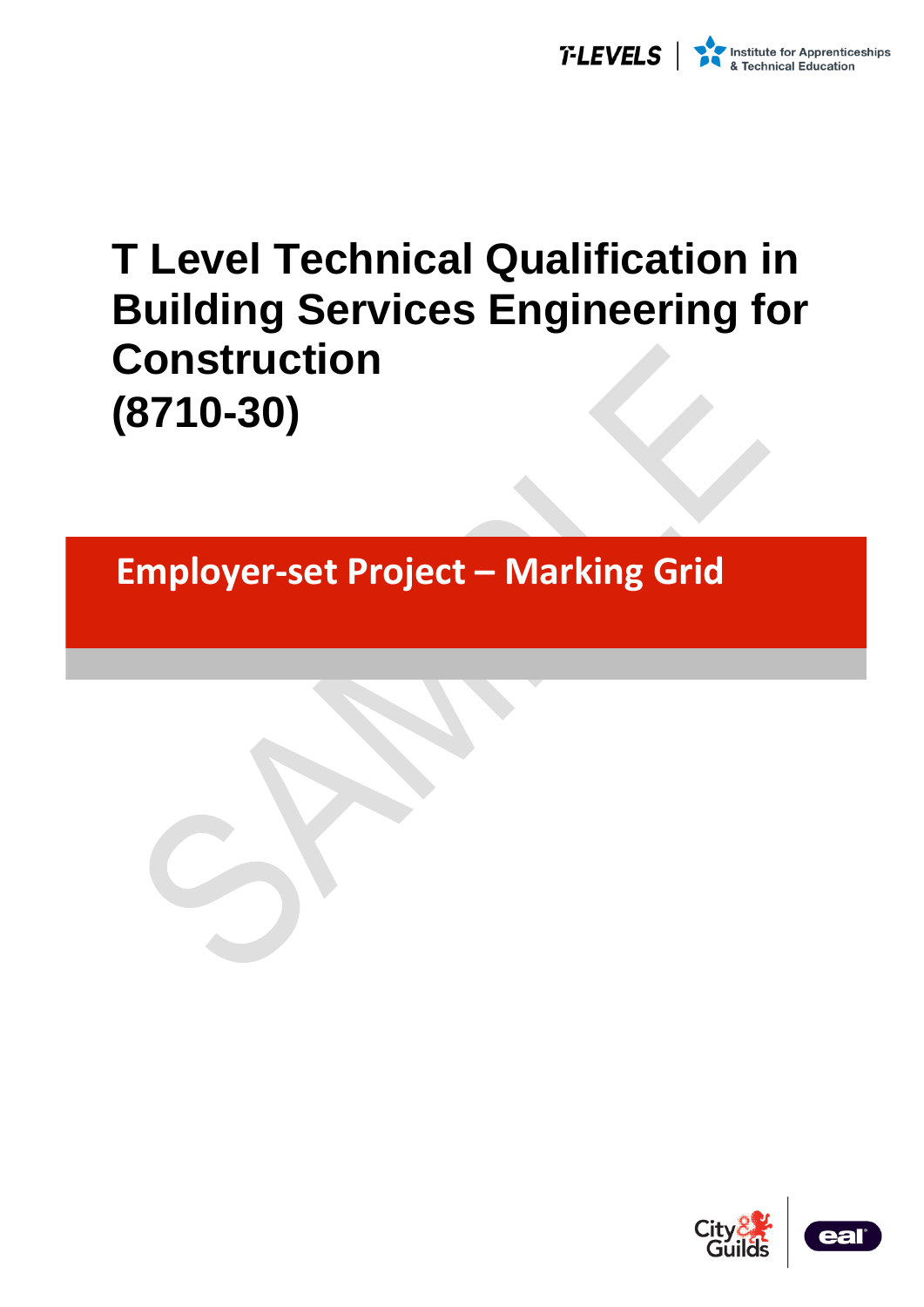# **Contents**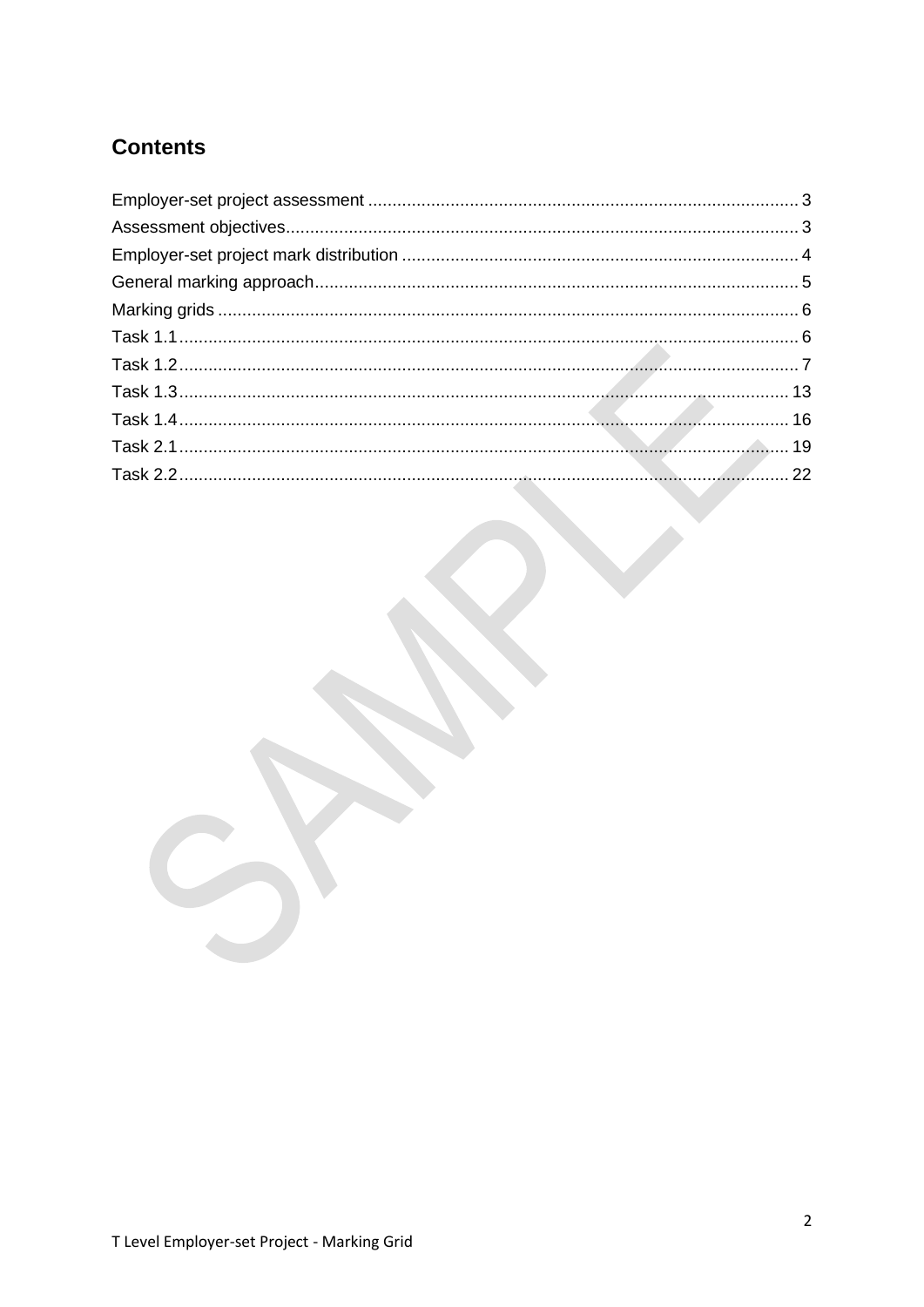# **Employer-Set Project assessment**

# **Assessment objectives**

The Employer-Set Project is assessed against five assessment objectives (AOs). The assessment objectives are mapped against each task within the marking grids:

<span id="page-2-1"></span><span id="page-2-0"></span>

|                 |                   | <b>Assessment Objective</b>                                                                                                                                                                                                                                                                                                                                                                                                                                                                                                                                                                                                                                                                                                                         |
|-----------------|-------------------|-----------------------------------------------------------------------------------------------------------------------------------------------------------------------------------------------------------------------------------------------------------------------------------------------------------------------------------------------------------------------------------------------------------------------------------------------------------------------------------------------------------------------------------------------------------------------------------------------------------------------------------------------------------------------------------------------------------------------------------------------------|
| AO <sub>1</sub> |                   | Plan their approach to meeting the project brief                                                                                                                                                                                                                                                                                                                                                                                                                                                                                                                                                                                                                                                                                                    |
| AO <sub>2</sub> |                   | Apply core knowledge and skills as appropriate                                                                                                                                                                                                                                                                                                                                                                                                                                                                                                                                                                                                                                                                                                      |
|                 | AO <sub>2</sub> a | core knowledge<br>$\circ$                                                                                                                                                                                                                                                                                                                                                                                                                                                                                                                                                                                                                                                                                                                           |
|                 | AO <sub>2</sub> b | core skills<br>$\circ$                                                                                                                                                                                                                                                                                                                                                                                                                                                                                                                                                                                                                                                                                                                              |
|                 |                   | - i) communication e.g. providing information and advice to customers and / or wider stakeholders on the potential risks of a<br>change to an industrial system, or making a presentation to a stakeholder on the implications of change<br>- ii) work collaboratively with other team members and stakeholders e.g. to develop content to bid for a construction project<br>- iii) applying a logical approach to solving problems, identifying issues and proposing solutions e.g. through setting criteria<br>for successful implementation of a system, using cost / benefit analysis of the introduction of new procedures or equipment<br>iv) primary research e.g. obtaining measurements related to a design and / or customer requirement. |
| AO <sub>3</sub> |                   | Select relevant techniques and resources to meet the brief                                                                                                                                                                                                                                                                                                                                                                                                                                                                                                                                                                                                                                                                                          |
| AO <sub>4</sub> |                   | Use maths, English and digital skills as appropriate                                                                                                                                                                                                                                                                                                                                                                                                                                                                                                                                                                                                                                                                                                |
|                 | AO4a              | maths<br>$\circ$                                                                                                                                                                                                                                                                                                                                                                                                                                                                                                                                                                                                                                                                                                                                    |
|                 | AO <sub>4</sub> b | English<br>$\circ$                                                                                                                                                                                                                                                                                                                                                                                                                                                                                                                                                                                                                                                                                                                                  |
|                 | AO <sub>4</sub> c | digital<br>$\circ$                                                                                                                                                                                                                                                                                                                                                                                                                                                                                                                                                                                                                                                                                                                                  |
| AO <sub>5</sub> |                   | Realise a project outcome and review how well the outcome meets the brief                                                                                                                                                                                                                                                                                                                                                                                                                                                                                                                                                                                                                                                                           |
|                 | AO <sub>5a</sub>  | realise a project outcome - was the right outcome achieved<br>$\circ$                                                                                                                                                                                                                                                                                                                                                                                                                                                                                                                                                                                                                                                                               |
|                 | AO <sub>5</sub> b | review how well the outcome meets the brief, how well was the brief met, the quality of the outcome in relation to the brief<br>$\circ$                                                                                                                                                                                                                                                                                                                                                                                                                                                                                                                                                                                                             |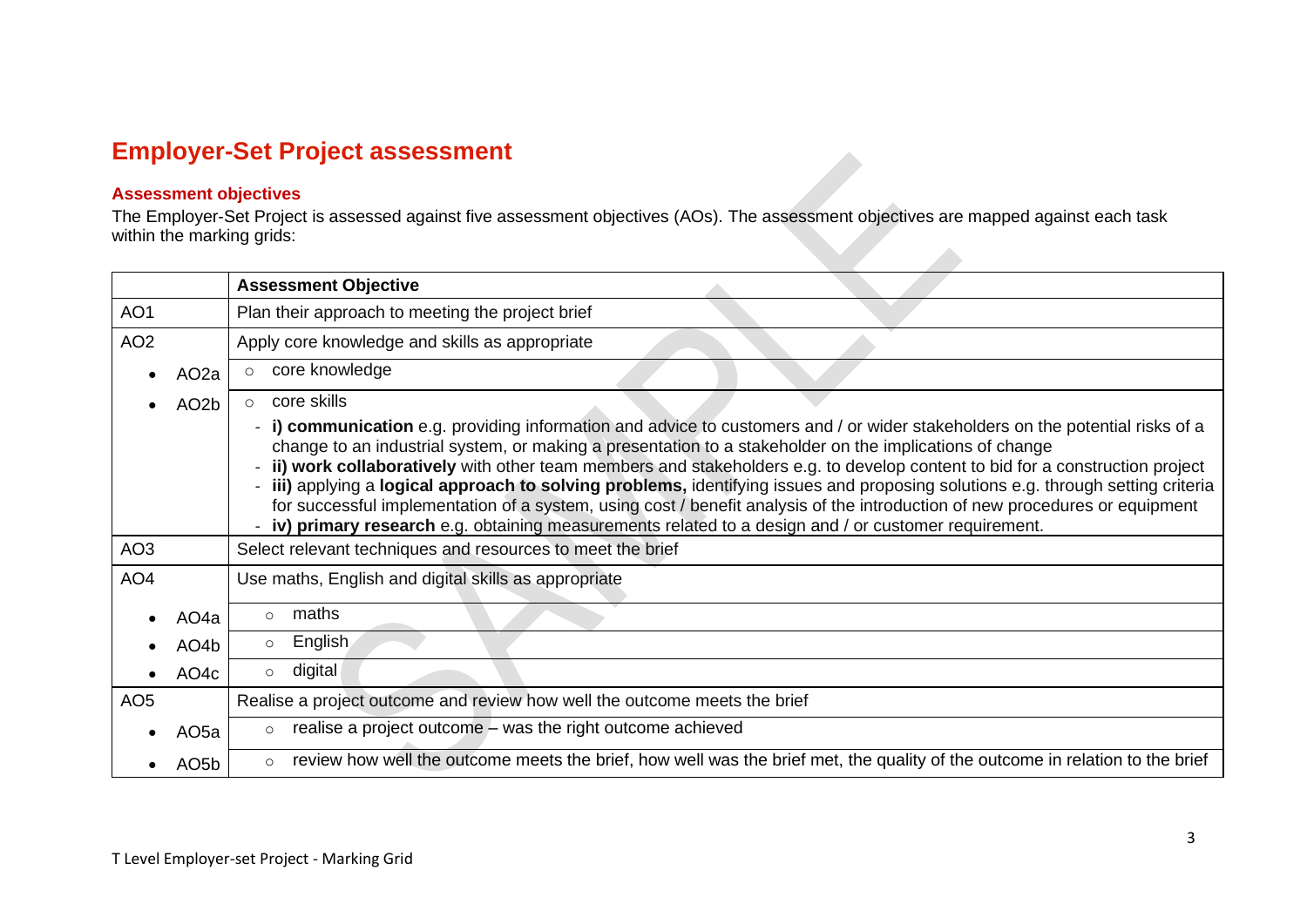# **Employer-Set Project mark distribution**

This table illustrates how the 100 marks for the Employer-Set Project are distributed against the tasks and mapped to each assessment objective. These have been set by subject matter experts and employers and will support the comparability between versions of the Employer-Set Project over time.

<span id="page-3-0"></span>

| <b>Tasks</b>                         | <b>AO1</b>     | AO <sub>2a</sub> | AO <sub>2</sub> b | AO <sub>3</sub> | AO <sub>4</sub> a       | AO4b             | AO4c           | AO <sub>5a</sub> | AO <sub>5</sub> b       | <b>Total</b>     |
|--------------------------------------|----------------|------------------|-------------------|-----------------|-------------------------|------------------|----------------|------------------|-------------------------|------------------|
|                                      |                |                  |                   |                 | Part 1                  |                  |                |                  |                         |                  |
| 1.1 Research                         | $\overline{2}$ | 3                | $\pmb{0}$         | $\overline{2}$  | $\overline{0}$          | $\boldsymbol{0}$ | $\overline{2}$ | $\mathbf 0$      | $\mathbf 0$             | $9\,$            |
| 1.2 Report                           | $\,6$          | $6\phantom{1}6$  | 6                 | $\overline{2}$  | $\overline{2}$          | $\overline{2}$   | $\overline{2}$ | $\mathbf 0$      | $\mathbf 0$             | 26               |
| 1.3 Project plan                     | 4              | 10               | $\,6\,$           | $\overline{2}$  | $\overline{2}$          | $\boldsymbol{0}$ | $\mathbf 0$    | $\mathbf 0$      | $\mathsf{O}\xspace$     | 24               |
| 1.4 Presentation                     | $\overline{2}$ | $6\phantom{1}6$  | $6\phantom{a}$    | $\overline{2}$  | $\mathbf{0}$            | $\overline{2}$   | $\mathbf 0$    | $\mathbf 0$      | $\mathbf 0$             | 18               |
| Total                                | 14             | 25               | 18                | 8               | $\overline{\mathbf{4}}$ | $\boldsymbol{4}$ | 4              | $\mathbf 0$      | $\mathbf 0$             | 77               |
|                                      |                |                  |                   |                 | Part 2                  |                  |                |                  |                         |                  |
| 2.1 Collaborative<br>problem-solving | $\mathbf 0$    | $6\,$            | $5\overline{)}$   | $\overline{2}$  | $\pmb{0}$               | $\pmb{0}$        | $\mathbf 0$    | $\overline{2}$   | $\mathbf 0$             | 15               |
| 2.2 Evaluation                       | $\mathbf 0$    | $\overline{0}$   | Ō                 | $\overline{0}$  | $\pmb{0}$               | $\overline{4}$   | $\mathbf 0$    | $\mathbf 0$      | $\overline{\mathbf{4}}$ | $\boldsymbol{8}$ |
| Total                                | $\mathbf 0$    | $6\phantom{1}6$  | $5\phantom{.}$    | 2 <sup>2</sup>  | $\mathbf 0$             | $\boldsymbol{4}$ | $\mathbf 0$    | $\overline{2}$   | $\overline{\mathbf{4}}$ | 23               |
| <b>AO</b>                            | 14             | 54               |                   | 10              |                         | 16               |                |                  | 6                       | 100              |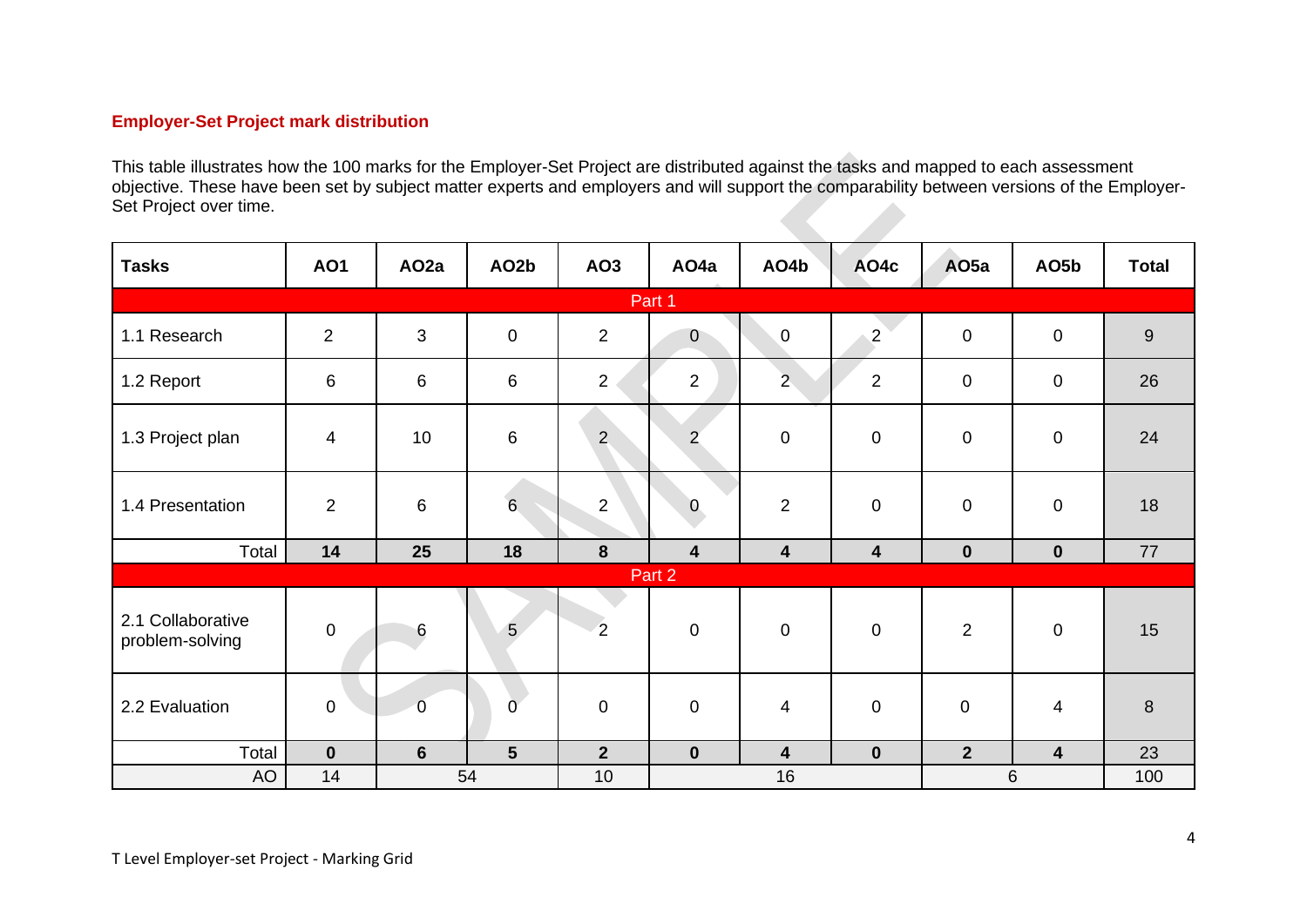# <span id="page-4-0"></span>**General marking approach**

The following process details at high level the steps that will be undertaken by the external marking teams at City & Guilds following the submission of candidate's submitted evidence (including additional supporting evidence such as videos of presentations etc).

#### **Process**

- Marker scans / reads the candidates response, and the band descriptors
- Marker makes an initial assessment of the best fit to band
- Marker reviews the candidate evidence against the initial band descriptor in more detail to decide if the response is securely sitting within the band; i.e. all characteristics described by the band descriptor are seen or it strongly meets the level of performance described by the descriptor holistically
	- o Marker will also check the descriptor for the level above
	- $\circ$  If evidence clearly shows some of the characteristics of the higher band, the marker will select a suitable mark at the bottom of that band
	- $\circ$  If not showing characteristics of the higher band the marker will revert to the original band, selecting a mark at the higher end of that mark range.

If the response is not securely in the band, but *is partially* showing the characteristics of the band

- o Marker will check the descriptor of the level below/above
- $\circ$  Marker will decide on a suitable mark either at the bottom of the original band as some characteristics shown, or top of the lower band if it better describes the quality of the characteristics being shown.

If the response is largely meeting the band, with only a few concerns and is not showing characteristics aligning with the higher or lower bands, the appropriate mark is likely to be in the middle range.

If there is no alignment with the descriptor, the marker will reassess the starting band, and begin again.

- Based on the level of alignment with the descriptor, the marker will confirm a final mark within the band bearing in mind the marks available form an evenly distributed scale:
	- $\circ$  If the quality of response fully aligns with the performance described by the descriptor – the marker will assign a high mark within the band
	- $\circ$  If the quality of the response partially aligns with the performance described by the descriptor – the marker will assign a low to medium mark within the band
	- $\circ$  The marker will consider the quality of a range of similar responses (e.g. annotated lead grade exemplification materials, responses reviewed during standardisation, and through experience) and choose a mark that would give an appropriate ranking amongst those responses in relation to the full range of marks available in each band.
- In order to fully assess the evidence, it may be necessary to focus on several distinct aspects. These have been grouped into separate sub-grids (e.g. 1.1, 1.2 etc.) to allow the marker to make separate assessment decisions, rather than attempt to bring disparate elements together as a holistic judgement, to support reliability, validity and manageability for the marker.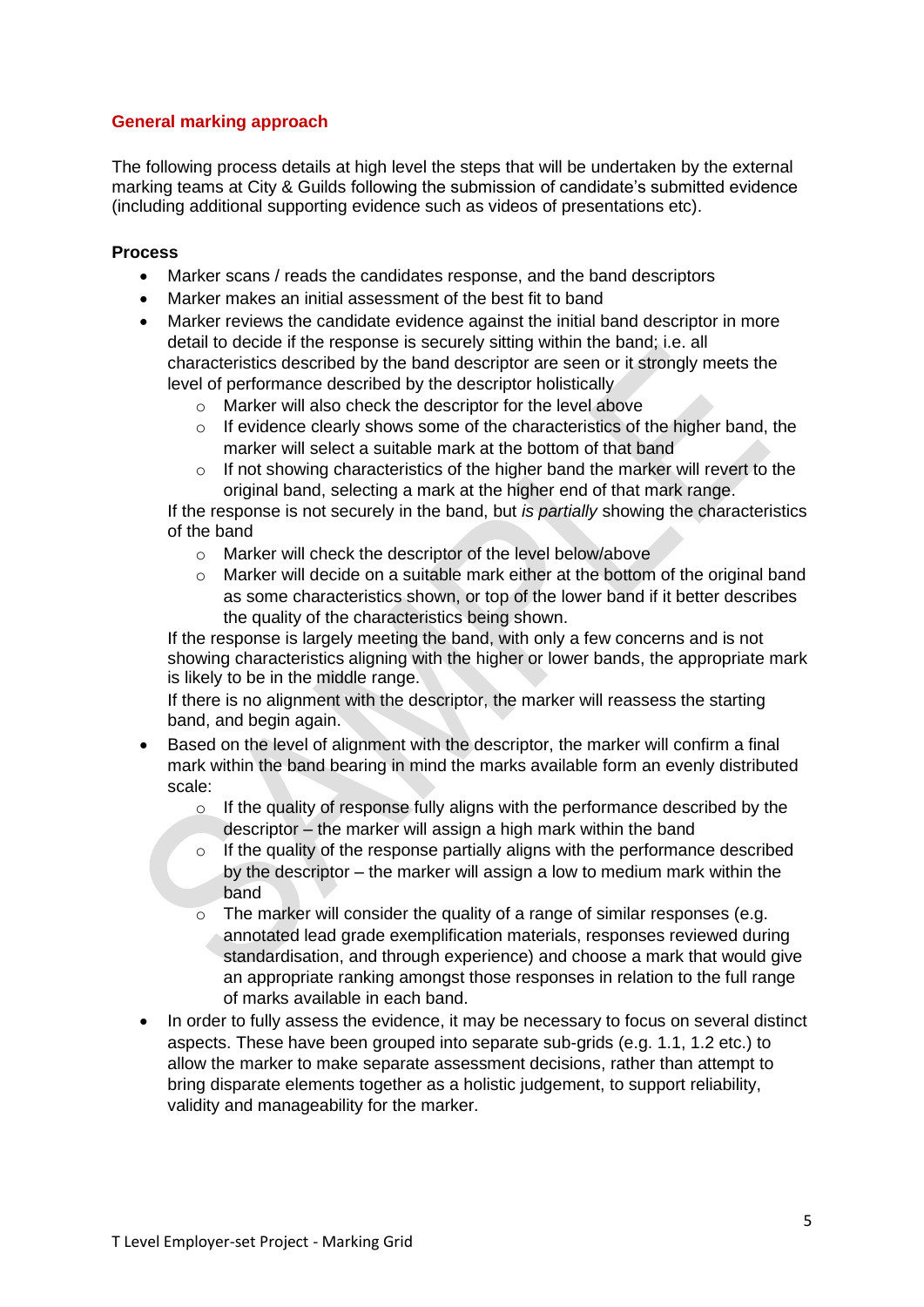# **Marking grids**

#### **Task 1.1**

#### **Indicative content**

#### **Typical evidence may include:**

Details of researched technology in relation to the tender requirements including details of costings, components, manufacturers, suppliers, components, installation considerations.

Collated visual resources - pictures, images, diagrams, sketches etc.

Projects or buildings where technologies have been used successfully or have been considered and the benefits of their use in those contexts.

Legislation and regulations would directly or indirectly impact on the selected SMART technology e.g. health and safety, training requirements, reporting etc.

<span id="page-5-0"></span>Details of advantages and disadvantages, potential risks or 'red flags' – indication of potential future issues or benefits of technology inclusion.

Details of information that would be required but has not yet been possible to source.

<span id="page-5-1"></span>List of sources or referenced sites/materials.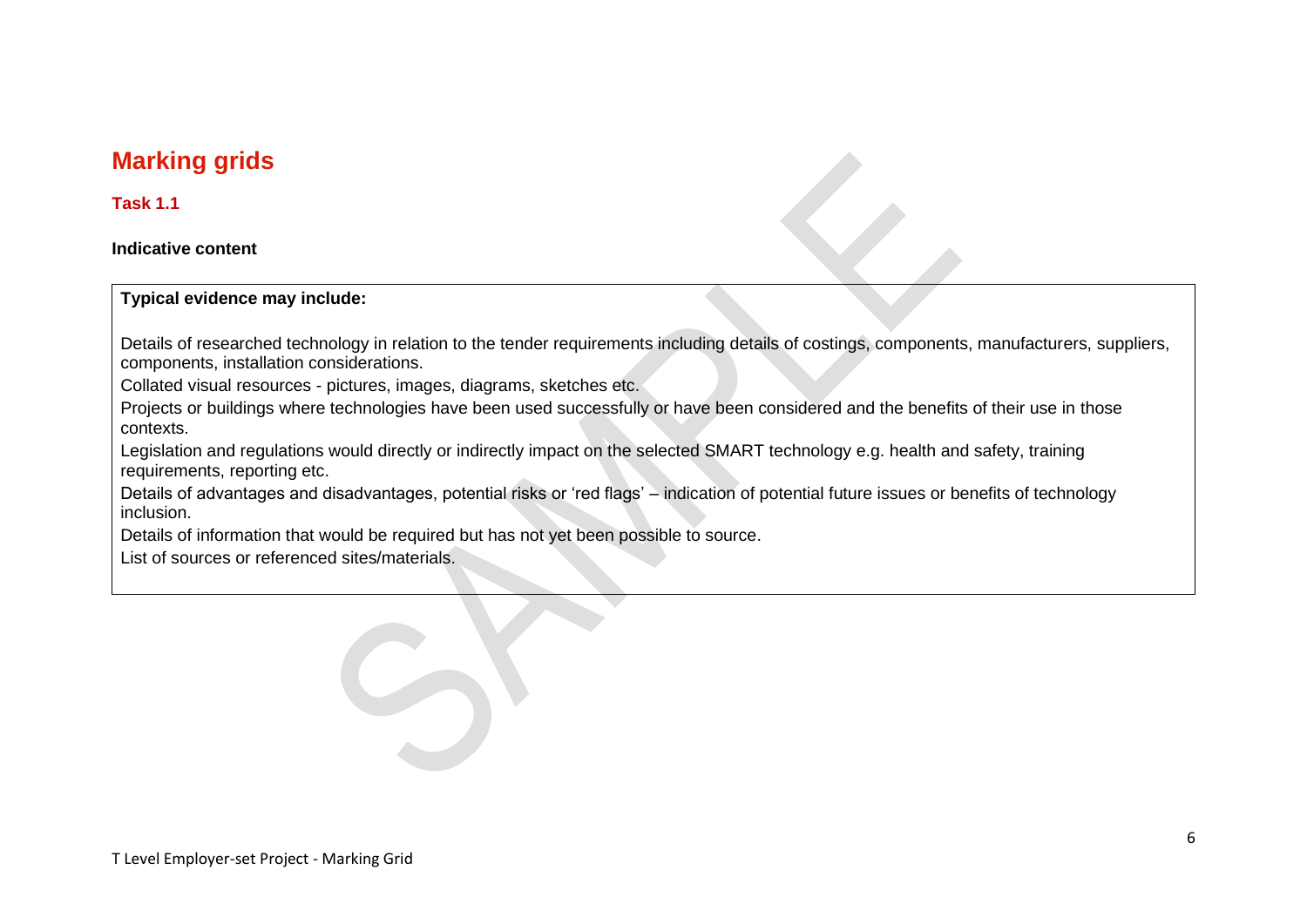| Note: where there<br>is insufficient<br>evidence to award<br>a mark, a zero<br>mark may be given |                 | <b>Band 1 descriptor</b>                                          |   |                  | <b>Band 2 descriptor</b>                                                              |   | <b>Band 3 descriptor</b> |                                                                                            | <b>AO</b>                                     | <b>Total</b><br>marks<br>available |   |
|--------------------------------------------------------------------------------------------------|-----------------|-------------------------------------------------------------------|---|------------------|---------------------------------------------------------------------------------------|---|--------------------------|--------------------------------------------------------------------------------------------|-----------------------------------------------|------------------------------------|---|
| <b>Task 1.1</b>                                                                                  |                 | $\mathbf 2$                                                       | 3 | 4                | 5                                                                                     | 6 | $\overline{7}$           | $\bf{8}$                                                                                   | 9                                             | <b>AO1</b>                         | 9 |
| <b>Research</b>                                                                                  |                 | Some evidence of a<br>planned approach to                         |   |                  | Approach to research and<br>collation of information is                               |   |                          | Brief requirements fully considered prior to<br>and throughout research and information    |                                               | AO <sub>2a</sub>                   |   |
|                                                                                                  | order and       | research, results lack                                            |   |                  | planned and organised.                                                                |   |                          | collation - clear evidence of methodical and<br>thorough approach to research and          |                                               | AO <sub>3</sub>                    |   |
|                                                                                                  | organisation.   |                                                                   |   |                  | The application of Core<br>knowledge is referenced                                    |   |                          | information gathering. Systematic and<br>comprehensive research conducted,                 |                                               | AO <sub>4</sub> c                  |   |
|                                                                                                  |                 | Some elements of<br>Core knowledge                                |   | relation to      | consistently for example in                                                           |   | industry standards.      | including detailed list of sources in line with                                            |                                               |                                    |   |
|                                                                                                  |                 | referenced but focus                                              |   |                  | legislation/regulation,                                                               |   |                          |                                                                                            |                                               |                                    |   |
|                                                                                                  |                 | may be imbalanced<br>and more focused on<br>one area than another |   |                  | referencing and health and<br>safety considerations.                                  |   |                          | Core knowledge applied in all areas of the<br>on building performance, environmental       | brief requirements including - costs, impacts |                                    |   |
|                                                                                                  |                 | (e.g. focus on<br>environmental<br>benefits more than             |   | sources used and | Evidence of a range of<br>referenced, with different                                  |   |                          | benefits, financial benefits, laws/regulations<br>related to installation and maintenance. |                                               |                                    |   |
|                                                                                                  | financial etc). |                                                                   |   |                  | sources considered.                                                                   |   |                          | Evidence of a full range of sources<br>including non-traditional sources e.g. social       |                                               |                                    |   |
|                                                                                                  |                 |                                                                   |   |                  | Digital skills applied<br>consistently in the sourcing<br>and collation of materials. |   | media.                   |                                                                                            |                                               |                                    |   |

The following evidence must be used to assess performance against this assessment objective.

<span id="page-6-0"></span>• Research notes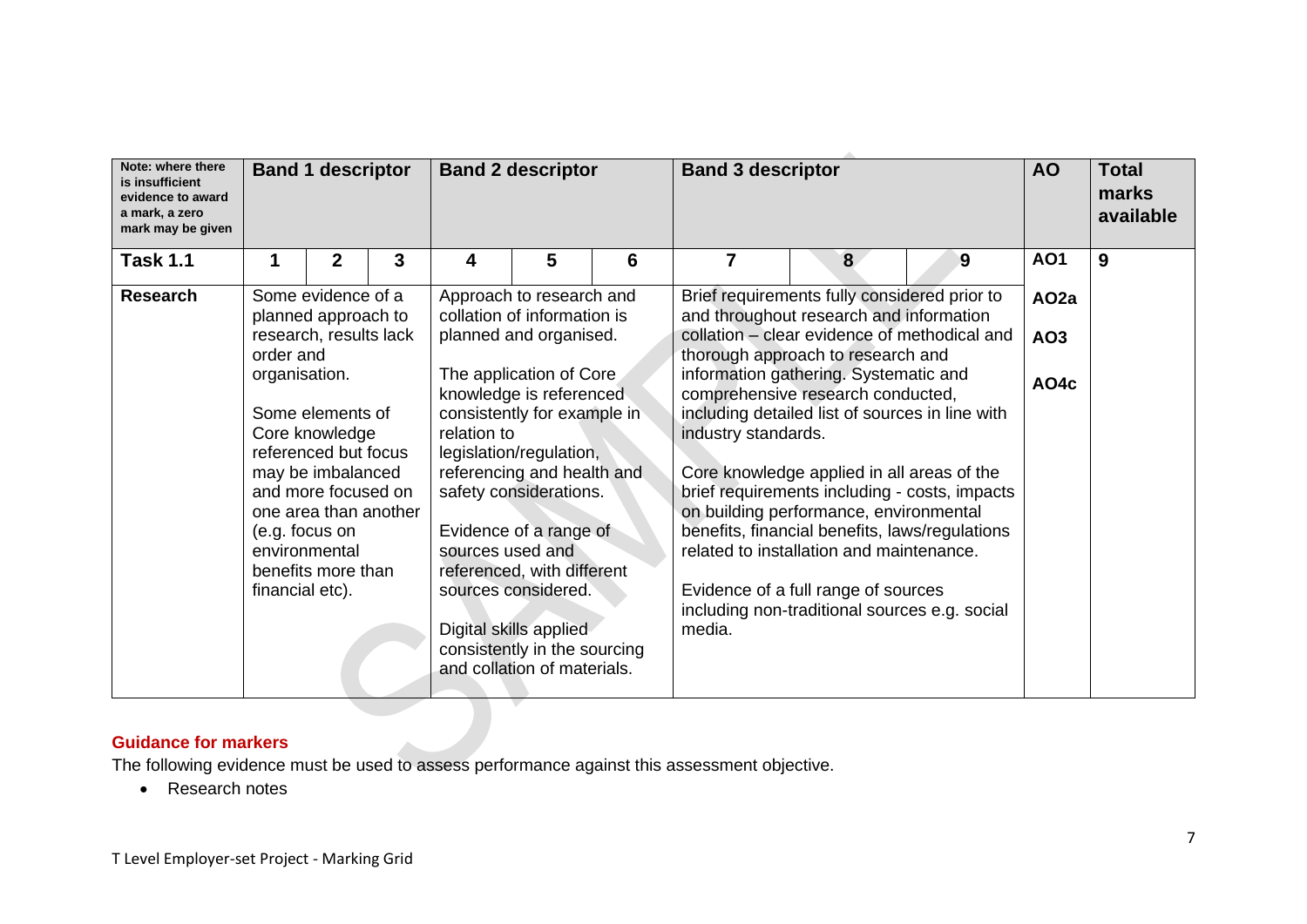# **Task 1.2**

#### **Indicative content**

#### **Typical evidence may include:**

Health and Safety, advantages and disadvantages of chosen technology, an evaluation of the building scale and type and the impact technology would have.

Relating to water conservation technologies - applicable building regulations, technology impact on building performance, environmental/financial impacts, town and country planning.

Relating to electricity producing technologies and heat producing technologies - applicable building regulations, town and country planning, permitted development requirements, technology impact on building performance, environmental/financial impacts.

Use and application of maths in timing calculations / critical path analysis, calculations and comparisons of costings, estimations etc.

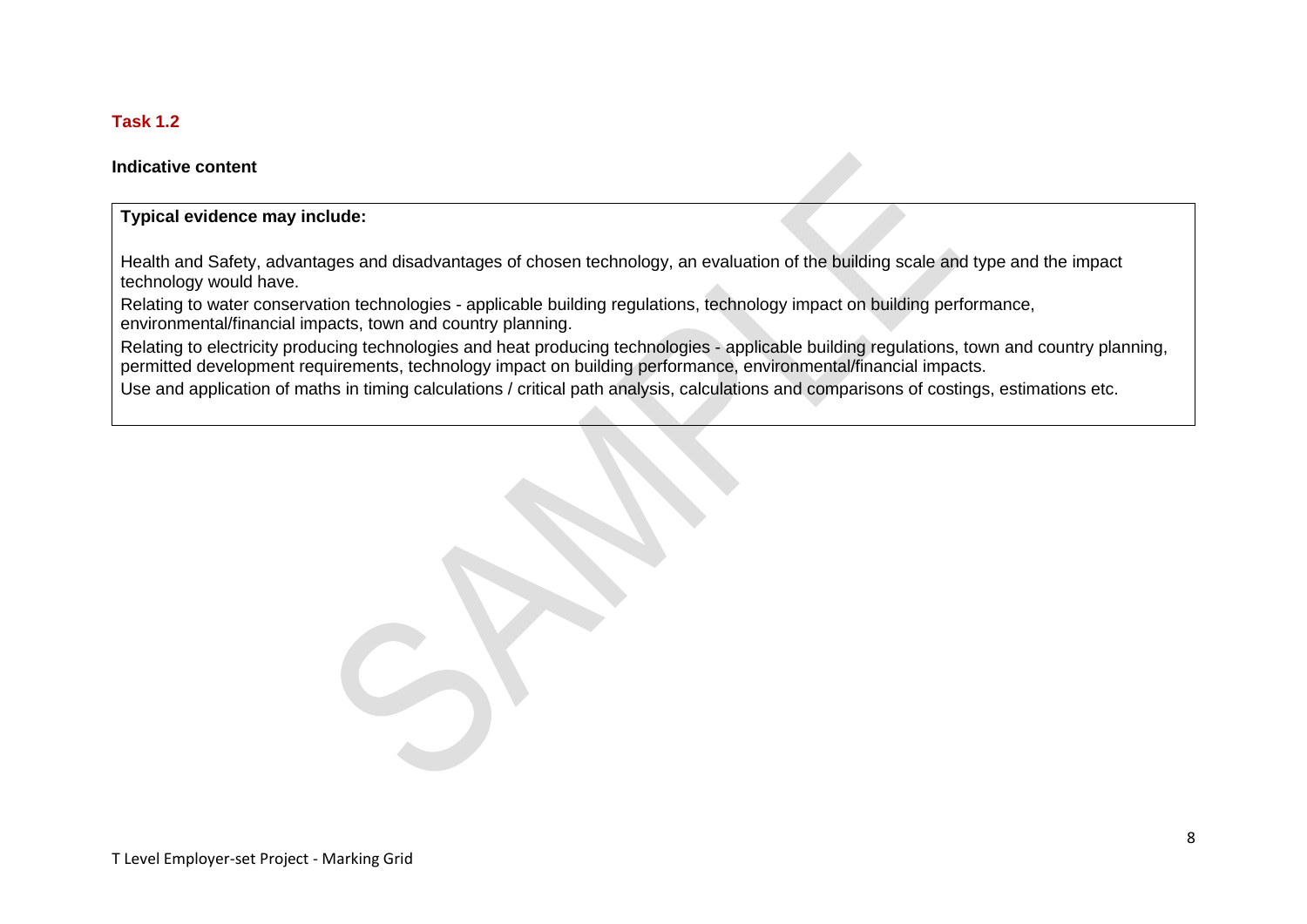| Note: where there is<br>insufficient evidence<br>to award a mark, a<br>zero mark may be<br>given | <b>Band 1 descriptor</b>                                                                                                                                   | <b>Band 2 descriptor</b>                                                                                              |                                  | <b>Band 3 descriptor</b> |                                                                                                                                                                                                                            | <b>AO</b>  | <b>Total</b><br>marks<br>available |
|--------------------------------------------------------------------------------------------------|------------------------------------------------------------------------------------------------------------------------------------------------------------|-----------------------------------------------------------------------------------------------------------------------|----------------------------------|--------------------------|----------------------------------------------------------------------------------------------------------------------------------------------------------------------------------------------------------------------------|------------|------------------------------------|
| <b>Task 1.2</b>                                                                                  |                                                                                                                                                            |                                                                                                                       |                                  | 5                        | 6                                                                                                                                                                                                                          | <b>AO1</b> | 6                                  |
| <b>Report</b>                                                                                    | Evidence of a planned<br>approach to meeting brief,<br>which has some structure.<br>Most required elements are<br>present and distinct from each<br>other. | Evidence of a planned<br>approach to meeting brief,<br>required elements are present<br>and distinct from each other. | which has a clear structure. All |                          | Evidence of a meticulous<br>planned approach to meeting<br>brief, which has a logical and<br>clear structure. All required<br>elements are present and<br>distinct from each other and in<br>line with industry standards. |            |                                    |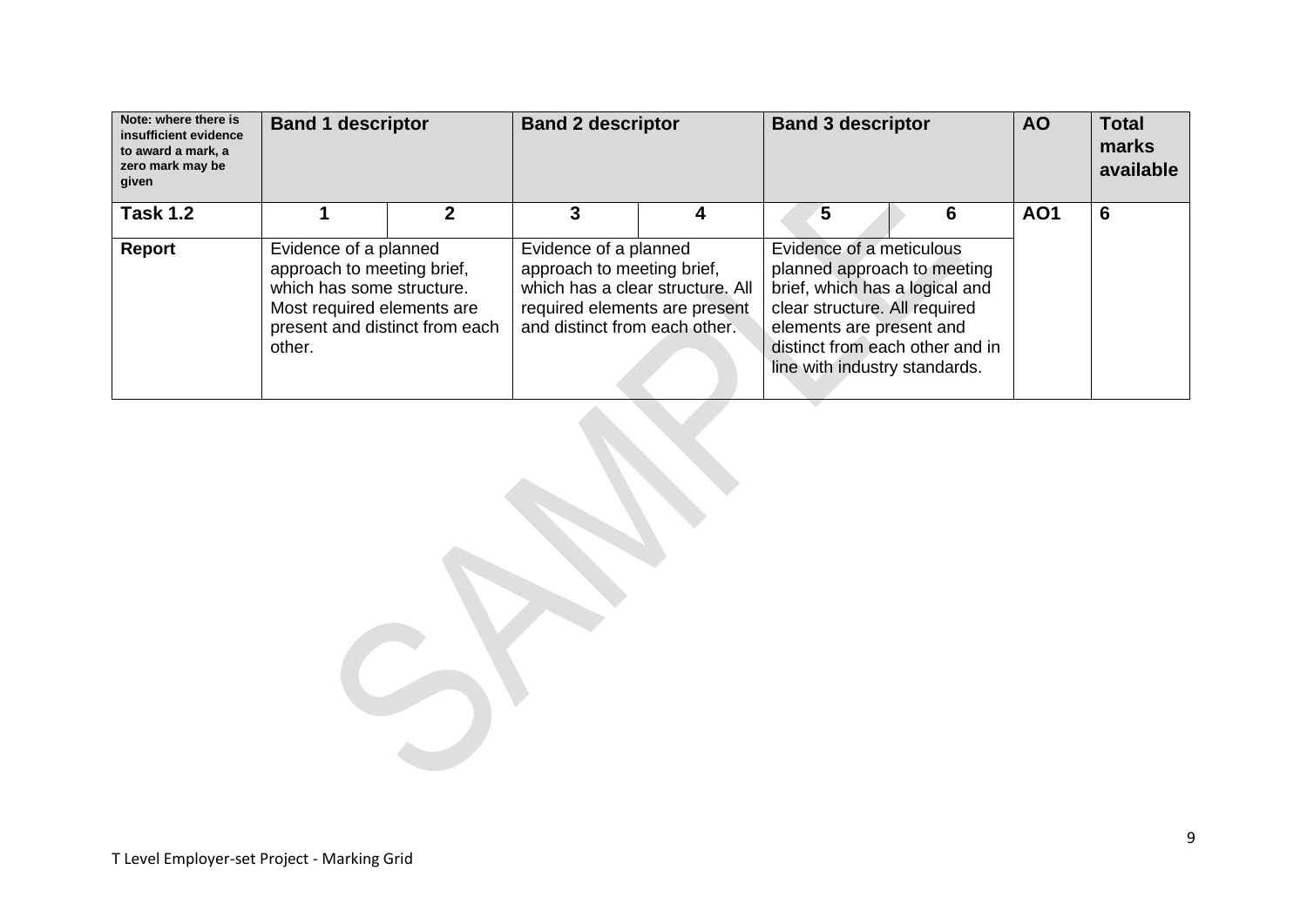| Note: where there<br>is insufficient<br>evidence to award<br>a mark, a zero mark<br>may be given |                                    | <b>Band 1 descriptor</b>                                                                                                                                                                                                                                                                                           |   |                                                                         | <b>Band 2 descriptor</b>                                                                                                                                                                                                                                                                                                              |   | <b>Band 3 descriptor</b>                                                               |                                                                                                                                                                                                                                                                                  |                      |             | <b>Band 4 descriptor</b>                                                                                                                                                                                                                                                                                                                                                                                                                                   |    | <b>AO</b>         | <b>Total</b><br>marks<br>available |
|--------------------------------------------------------------------------------------------------|------------------------------------|--------------------------------------------------------------------------------------------------------------------------------------------------------------------------------------------------------------------------------------------------------------------------------------------------------------------|---|-------------------------------------------------------------------------|---------------------------------------------------------------------------------------------------------------------------------------------------------------------------------------------------------------------------------------------------------------------------------------------------------------------------------------|---|----------------------------------------------------------------------------------------|----------------------------------------------------------------------------------------------------------------------------------------------------------------------------------------------------------------------------------------------------------------------------------|----------------------|-------------|------------------------------------------------------------------------------------------------------------------------------------------------------------------------------------------------------------------------------------------------------------------------------------------------------------------------------------------------------------------------------------------------------------------------------------------------------------|----|-------------------|------------------------------------|
| <b>Task 1.2</b>                                                                                  | 1                                  | $\overline{2}$                                                                                                                                                                                                                                                                                                     | 3 | 4                                                                       | 5                                                                                                                                                                                                                                                                                                                                     | 6 | $\overline{7}$                                                                         | 8                                                                                                                                                                                                                                                                                | 9                    | 10          | 11                                                                                                                                                                                                                                                                                                                                                                                                                                                         | 12 | AO <sub>2a</sub>  | 12                                 |
| <b>Report</b>                                                                                    | requirements.<br>skills to support | Some elements of Core<br>knowledge and Core<br>skills drawn on and<br>evidenced within report -<br>limited comprehension<br>of knowledge and skills<br>in relation to brief<br>Some links to the<br>application of Core<br>knowledge and Core<br>judgements, but<br>reasoning is not always<br>clear and accurate. |   | show some<br>requirements.<br>and support<br>some gaps or<br>reasoning. | Most elements of Core<br>knowledge and Core<br>skills specifically<br>evidenced within report<br>- comprehension of<br>knowledge and skills<br>may have gaps or<br>misunderstanding in<br>relation to brief<br>Links to the application<br>of Core knowledge and<br>Core skills to justify<br>judgements, but with<br>inaccuracies in |   | project brief.<br>accurate.<br>logical with<br>of reasoning<br>throughout.<br>Concepts | Knowledge and skills<br>from across the Core<br>applied and evident<br>in report in relation to<br>different elements of<br>Clear links applied<br>from research are<br>demonstrated in the<br>report and are<br>Judgements are<br>comprehensive lines<br>clearly and correctly. | explained/referenced | throughout. | Core knowledge and<br>Core skills applied<br>consistently throughout<br>response with minimal<br>technical inaccuracies.<br>Connections between<br>elements of Core<br>knowledge and Core<br>skills exploited to<br>strengthen arguments<br>and demonstrate<br>understanding.<br>Thorough and detailed<br>links from research are<br>demonstrated in the<br>report and are accurate.<br>Judgements are logical<br>with comprehensive<br>lines of reasoning |    | AO <sub>2</sub> b |                                    |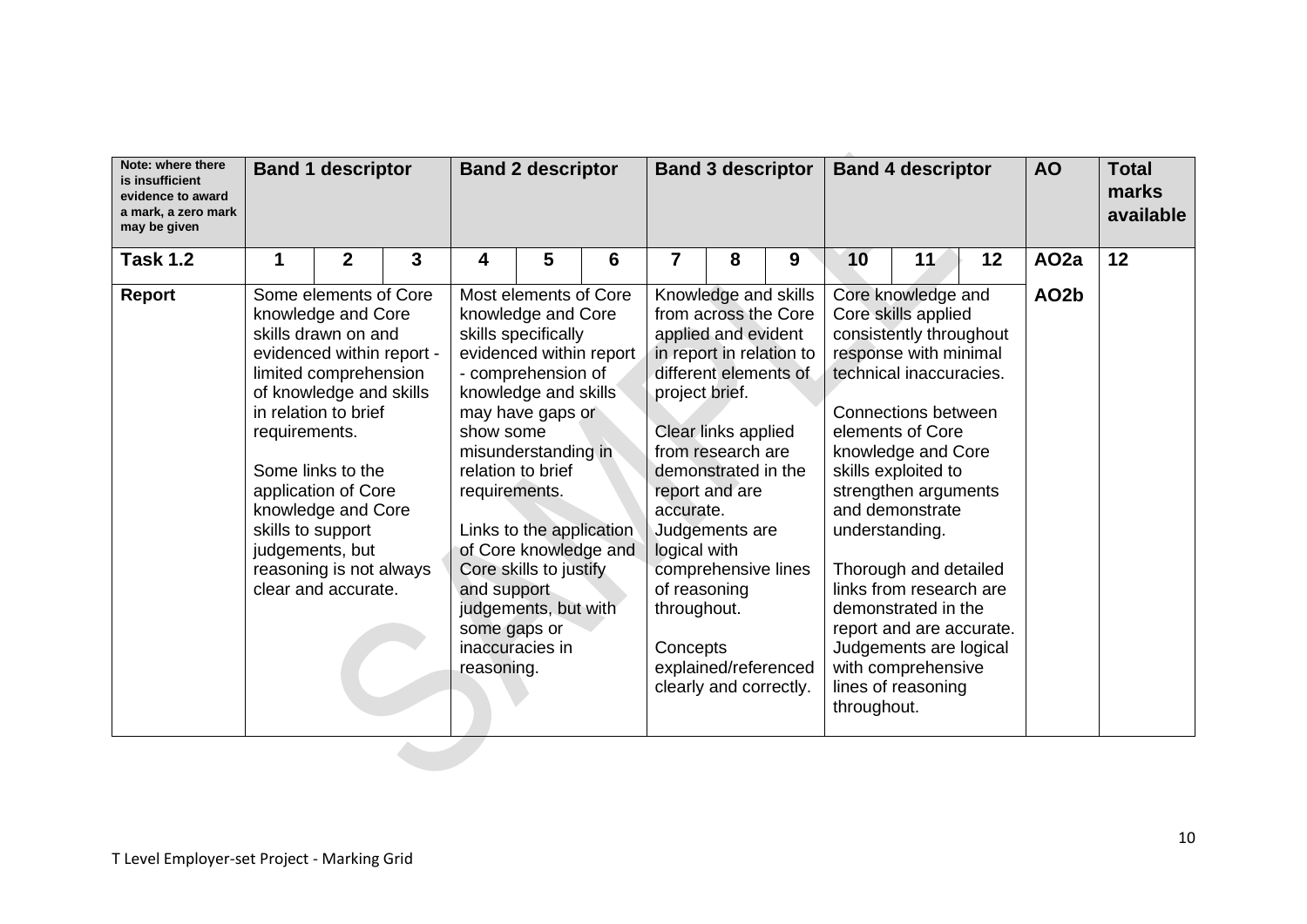| Note: where there<br>is insufficient<br>evidence to award<br>a mark, a zero<br>mark may be given | <b>Band 1 descriptor</b>                                                                                                                                                                                                                                           | <b>Band 2 descriptor</b>                                                                                                                                                                                                                                     | <b>AO</b>       | <b>Total marks</b><br>available |
|--------------------------------------------------------------------------------------------------|--------------------------------------------------------------------------------------------------------------------------------------------------------------------------------------------------------------------------------------------------------------------|--------------------------------------------------------------------------------------------------------------------------------------------------------------------------------------------------------------------------------------------------------------|-----------------|---------------------------------|
| <b>Task 1.2</b>                                                                                  |                                                                                                                                                                                                                                                                    |                                                                                                                                                                                                                                                              | AO <sub>3</sub> | $\mathbf 2$                     |
| Report                                                                                           | Information sources may not be fully exploited<br>and may be applied inconsistently in response<br>to meeting the brief with only limited sources<br>used.<br>Some techniques and/or sources selected<br>from those available to respond to brief<br>requirements. | Techniques and sources used effectively to<br>respond to requirements of the brief.<br>All available techniques and sources reviewed<br>and compared to ensure those selected most<br>effectively and efficiently meet all aspects of<br>brief requirements. |                 |                                 |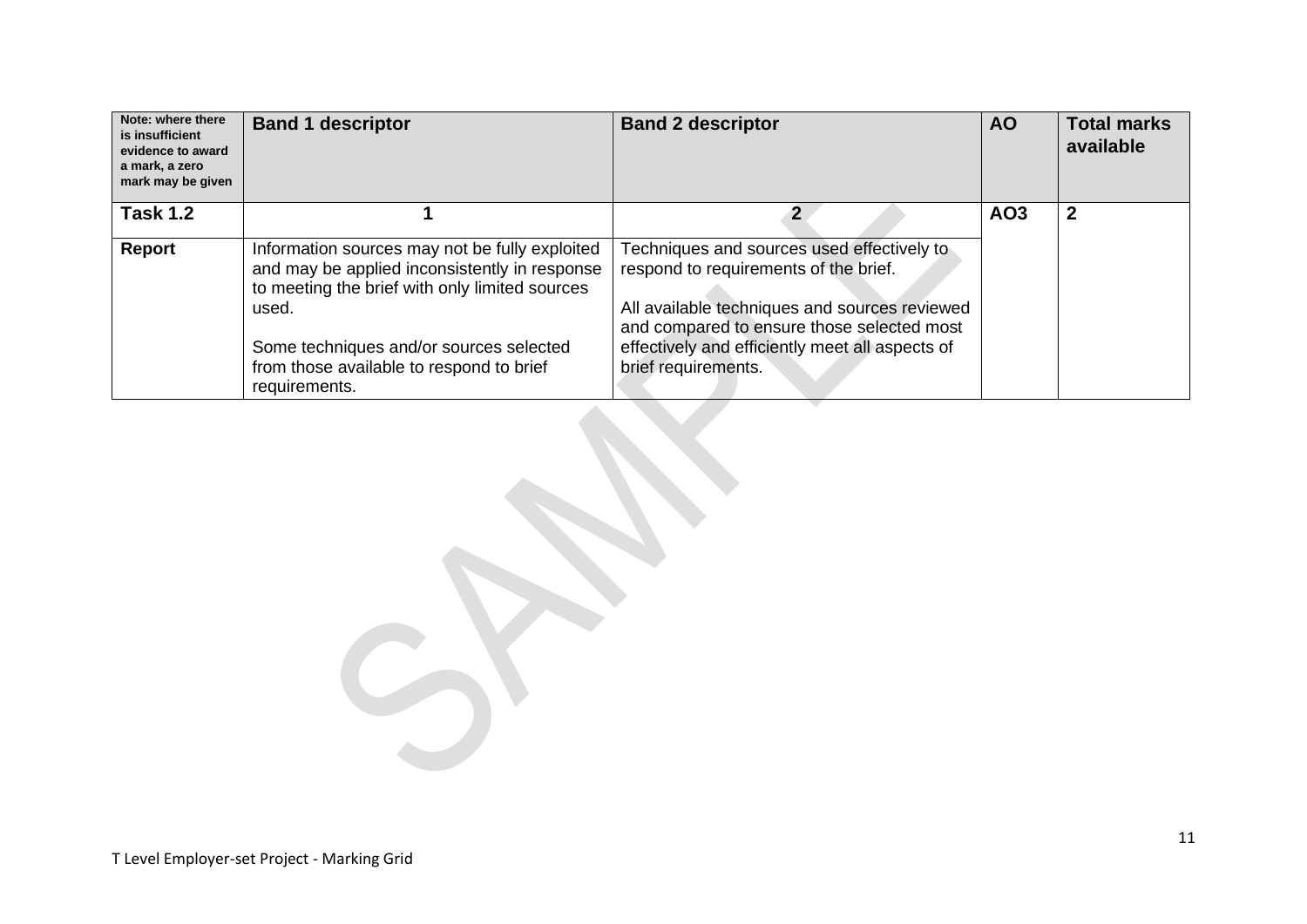| Note: where there is<br>insufficient evidence<br>to award a mark, a<br>zero mark may be<br>given | <b>Band 1 descriptor</b>                                                                                                                                                                                            |                                 | <b>Band 2 descriptor</b>                                                                                                                                                                                                                                                                                                                                         |   | <b>Band 3 descriptor</b>                                                                                                                                                                                                                                                                                                                               | <b>AO</b> | <b>Total</b><br>marks<br>available |   |
|--------------------------------------------------------------------------------------------------|---------------------------------------------------------------------------------------------------------------------------------------------------------------------------------------------------------------------|---------------------------------|------------------------------------------------------------------------------------------------------------------------------------------------------------------------------------------------------------------------------------------------------------------------------------------------------------------------------------------------------------------|---|--------------------------------------------------------------------------------------------------------------------------------------------------------------------------------------------------------------------------------------------------------------------------------------------------------------------------------------------------------|-----------|------------------------------------|---|
| <b>Task 1.2</b>                                                                                  | 1                                                                                                                                                                                                                   | $\overline{2}$                  | 3                                                                                                                                                                                                                                                                                                                                                                | 4 | 5                                                                                                                                                                                                                                                                                                                                                      | 6         | AO <sub>4</sub> a                  | 6 |
| <b>Report</b>                                                                                    | Some, limited mathematical<br>concepts and calculations<br>(e.g. estimating, measuring<br>etc) applied appropriately.                                                                                               |                                 | A range of mathematical<br>concepts and calculations<br>applied with correct solutions<br>achieved.                                                                                                                                                                                                                                                              |   | Mathematical approaches and<br>concepts applied fully and<br>consistently with<br>consideration of accuracy and<br>checking workings to ensure                                                                                                                                                                                                         |           | AO4b<br>AO4c                       |   |
|                                                                                                  | Response language contains<br>typographical imprecisions<br>or a less structured approach.<br>A digital option considered or<br>attempted as part of response<br>though use may hinder<br>presentation of response. | which indicate limited proofing | Working may be incorrect or<br>longhand/inefficiently<br>expressed and workings<br>inconsistently shown.<br>Evidence of attempts to follow<br>language conventions,<br>spelling and grammar -<br>response may contain<br>colloquialisms, jargon or<br>incorrect terminology etc.<br>Consideration and use of<br>basic digital options to<br>strengthen response. |   | correct results.<br>English is clear and eloquent<br>throughout response with<br>minimal/no errors. Language<br>used with consideration of<br>end user and industry<br>conventions.<br>All available digital options<br>considered and applied<br>effectively in line with industry<br>standards. Digital techniques<br>used effectively to add value. |           |                                    |   |

The following evidence must be used to assess performance against the assessment objectives within this task.

• Report – including sources/references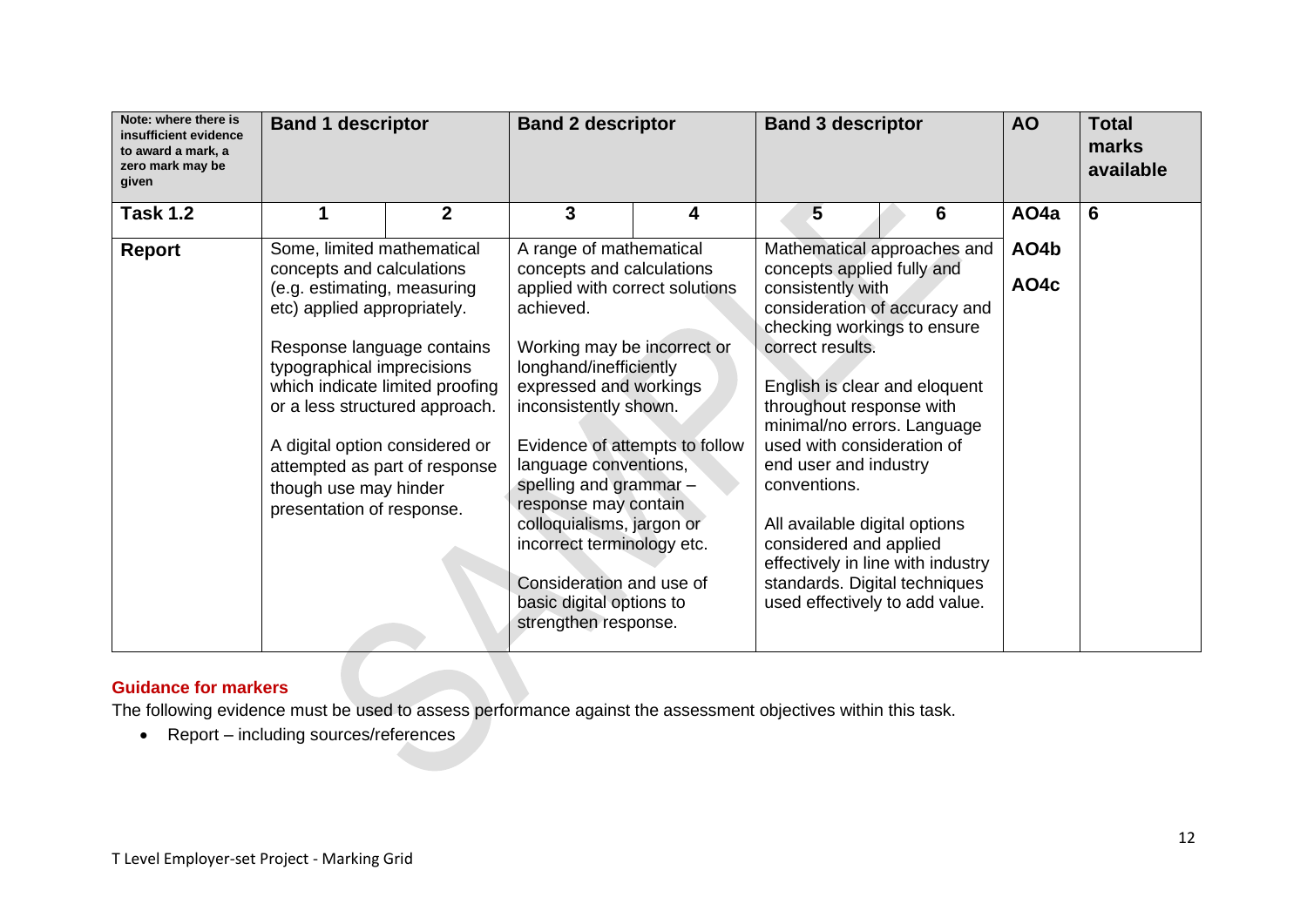# **Task 1.3**

#### **Indicative content**

#### **Typical evidence may include:**

Details of the key stages of the project in reference to the chosen environmental technologies to include design, installation, commissioning, system handover.

Optimising work processes and engaging with relevant mathematical/logical thinking. Consideration should be given on how the programme of works is presented to others.

Details of the trades required for each chosen technology including any specialist contractors that may be required for installation of the technologies, for example rainwater harvesting would require plumber, groundworker, electrician.

Details of risks or potential 'pressure points' and how they could be avoided or minimised, for example delays to material orders or lack of qualified and suitable staff to complete key tasks.

Supporting statement detailing current site health and safety requirements, how materials are moved on a construction site.

A list of specialist equipment required to complete all tasks.

<span id="page-12-0"></span>Details of proposed waste management plans in line with the Site Waste Management Plans Regulations.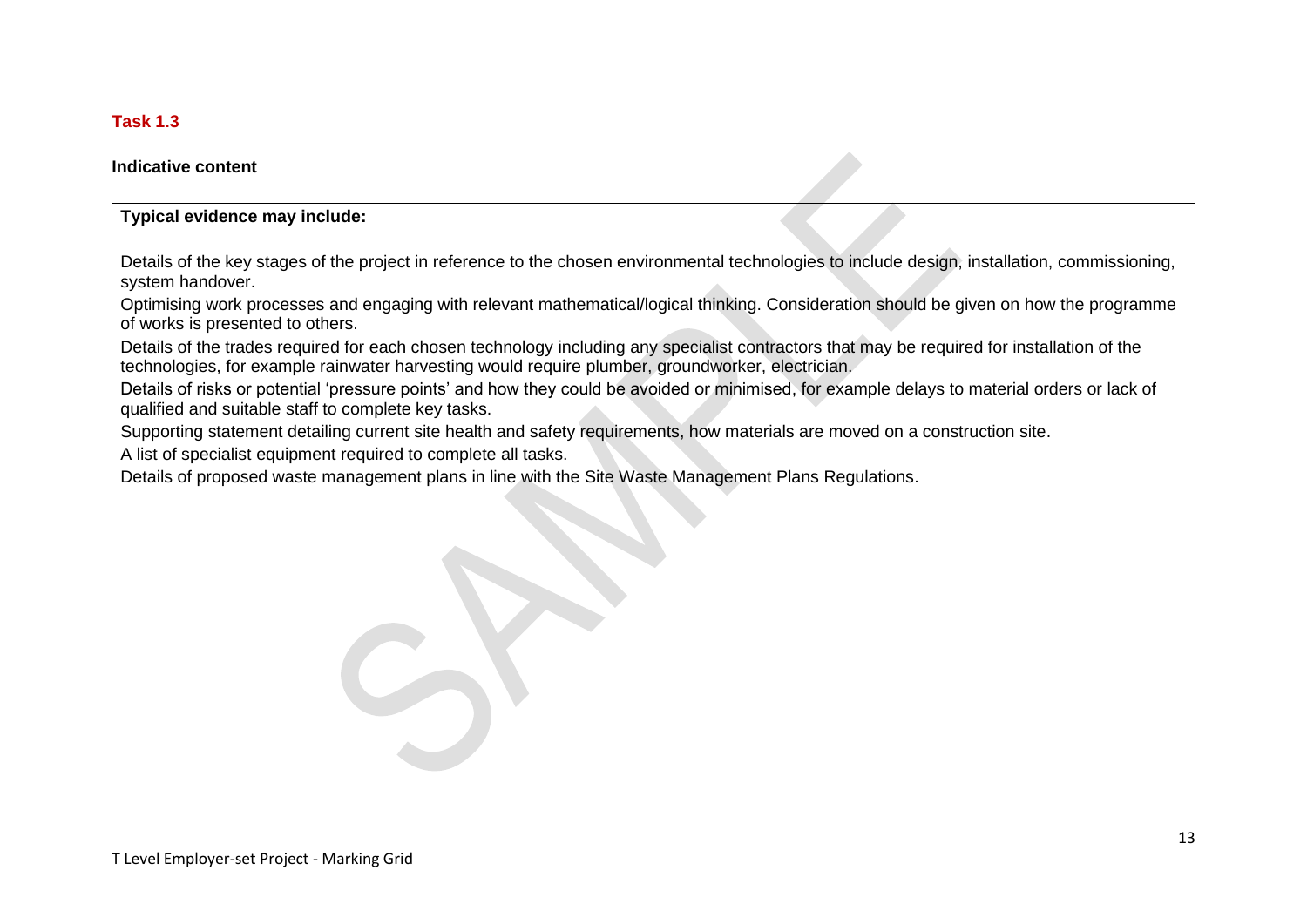| Note: where there<br>is insufficient<br>evidence to award<br>a mark, a zero<br>mark may be given | <b>Band 1 descriptor</b><br>$\mathbf{2}$<br>1                                                                                                                                                                                                                                                                                                                                                       |                                                     | <b>Band 2 descriptor</b>                                                                                                                                                                                                                                                                                                             |                                                                                     |                                                                                                                                                                                                                                                                                                                                                     | <b>Band 3 descriptor</b> | <b>Band 4 descriptor</b>                                                                                                                                                                                                                                                                                                                                                                                                                                                                                                                               |   | <b>AO</b>         | <b>Total</b><br>marks<br>available |
|--------------------------------------------------------------------------------------------------|-----------------------------------------------------------------------------------------------------------------------------------------------------------------------------------------------------------------------------------------------------------------------------------------------------------------------------------------------------------------------------------------------------|-----------------------------------------------------|--------------------------------------------------------------------------------------------------------------------------------------------------------------------------------------------------------------------------------------------------------------------------------------------------------------------------------------|-------------------------------------------------------------------------------------|-----------------------------------------------------------------------------------------------------------------------------------------------------------------------------------------------------------------------------------------------------------------------------------------------------------------------------------------------------|--------------------------|--------------------------------------------------------------------------------------------------------------------------------------------------------------------------------------------------------------------------------------------------------------------------------------------------------------------------------------------------------------------------------------------------------------------------------------------------------------------------------------------------------------------------------------------------------|---|-------------------|------------------------------------|
| <b>Task 1.3</b>                                                                                  |                                                                                                                                                                                                                                                                                                                                                                                                     |                                                     | $\mathbf{3}$                                                                                                                                                                                                                                                                                                                         | 4                                                                                   | 5                                                                                                                                                                                                                                                                                                                                                   | $6 \overline{6}$         | $\overline{L}$                                                                                                                                                                                                                                                                                                                                                                                                                                                                                                                                         | 8 | <b>AO1</b><br>AO3 | 8                                  |
| Project plan                                                                                     | containing evidence of<br>some of the required<br>elements.<br>There is limited<br>justification for the<br>selection of techniques,<br>resources (e.g.<br>equipment, contractors),<br>methods, and materials<br>(including disposal) to<br>be used. The choices<br>most effective or<br>appropriate for the<br>prescribed project brief.<br>Consideration of some<br>health and safety<br>aspects. | Limited approach to plan<br>made are not always the | Plan contains required<br>elements in logical<br>of deadline.<br>Techniques and/or<br>resources (e.g.<br>equipment,<br>contractors), selected<br>from those available to<br>respond to the brief<br>requirements. The<br>choices made are<br>mostly accurate and<br>appropriate for the<br>Consideration of all<br>health and safety | order with consideration<br>prescribed project brief.<br>aspects in limited detail. | Clear evidence of<br>planning<br>consideration of<br>layout.<br>Selection of<br>techniques,<br>resources (e.g.<br>equipment,<br>contractors),<br>methods and<br>materials (including<br>disposal) are<br>accurate,<br>appropriate,<br>justifications to<br>meeting project<br>brief.<br>Consideration of all<br>health and safety<br>aspects fully. | supported with some      | Logical and clear<br>approach to plan with<br>evidence of a detailed<br>plan that is in line with<br>industry standards and<br>effectively prioritised.<br>There is a detailed and<br>justified approach to the<br>selection of resources<br>(e.g. equipment,<br>contractors), methods<br>and materials (including<br>disposal). The choices<br>made are accurate and<br>appropriate for the<br>prescribed project brief.<br>Consideration of all<br>health and safety<br>aspects fully with<br>relevant reference to<br>impacts, implications<br>etc. |   | AO <sub>4a</sub>  |                                    |
|                                                                                                  |                                                                                                                                                                                                                                                                                                                                                                                                     |                                                     |                                                                                                                                                                                                                                                                                                                                      |                                                                                     |                                                                                                                                                                                                                                                                                                                                                     |                          |                                                                                                                                                                                                                                                                                                                                                                                                                                                                                                                                                        |   |                   |                                    |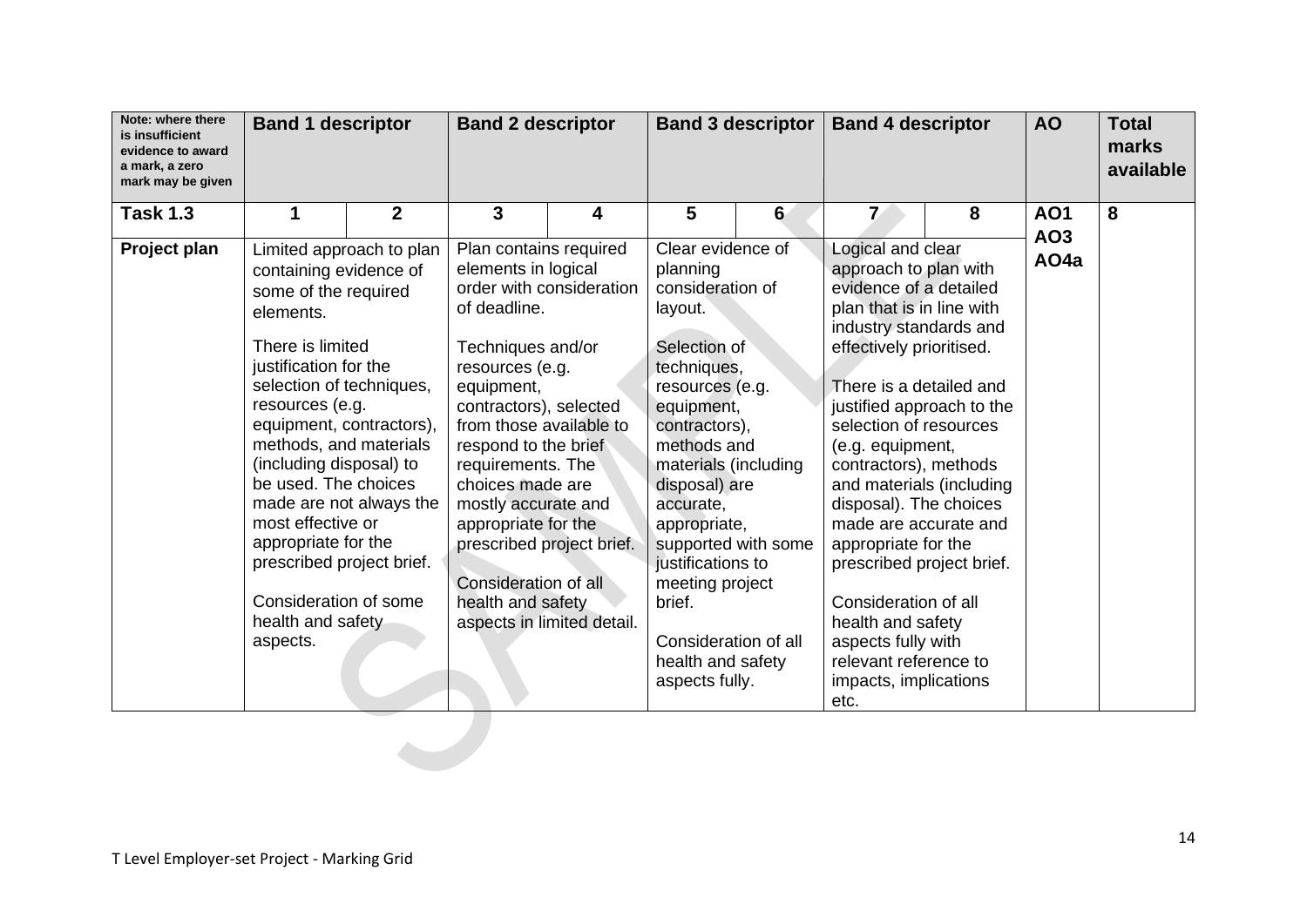| Note: where there is<br>insufficient evidence<br>to award a mark, a<br>zero mark may be<br>given | <b>Band 1 descriptor</b>                                                                                                                                                               |   |   |   | <b>Band 2 descriptor</b>                                                                                       |                                                                      |   |        | <b>Band 3</b><br><b>Band 4 descriptor</b><br>descriptor |                                                                                                                                |                 |    | <b>AO</b>                                                                                                                                                                                                                                          | <b>Total</b><br>marks<br>available |    |                   |    |
|--------------------------------------------------------------------------------------------------|----------------------------------------------------------------------------------------------------------------------------------------------------------------------------------------|---|---|---|----------------------------------------------------------------------------------------------------------------|----------------------------------------------------------------------|---|--------|---------------------------------------------------------|--------------------------------------------------------------------------------------------------------------------------------|-----------------|----|----------------------------------------------------------------------------------------------------------------------------------------------------------------------------------------------------------------------------------------------------|------------------------------------|----|-------------------|----|
| <b>Task 1.3</b>                                                                                  | 2                                                                                                                                                                                      | 3 | 4 | 5 | 6                                                                                                              |                                                                      | 8 | 9      | 10                                                      | 11                                                                                                                             | 12 <sub>2</sub> | 13 | 14                                                                                                                                                                                                                                                 | 15                                 | 16 | AO <sub>2a</sub>  | 16 |
| Project plan                                                                                     | Some elements of Core<br>knowledge and Core skills<br>referenced within project<br>plan - limited<br>comprehension of<br>knowledge and skills in<br>relation to brief<br>requirements. |   |   |   | <b>Elements of Core</b><br>knowledge directly<br>highlighted in brief<br>plan - knowledge<br>misunderstanding. | referenced within project<br>evidenced may have<br>gaps or show some |   | brief. |                                                         | Knowledge from<br>across the Core<br>applied and evident<br>in project plan in<br>relation to different<br>elements of project |                 |    | Knowledge applied<br>consistently throughout<br>project with no technical<br>inaccuracies.<br>Connections between<br>elements of Core<br>knowledge exploited in<br>full ensuring plan<br>effectiveness and<br>demonstrating full<br>understanding. |                                    |    | AO <sub>2</sub> b |    |

The following evidence must be used to assess performance against the assessment objectives within this task.

- Programme of work
- Supporting statement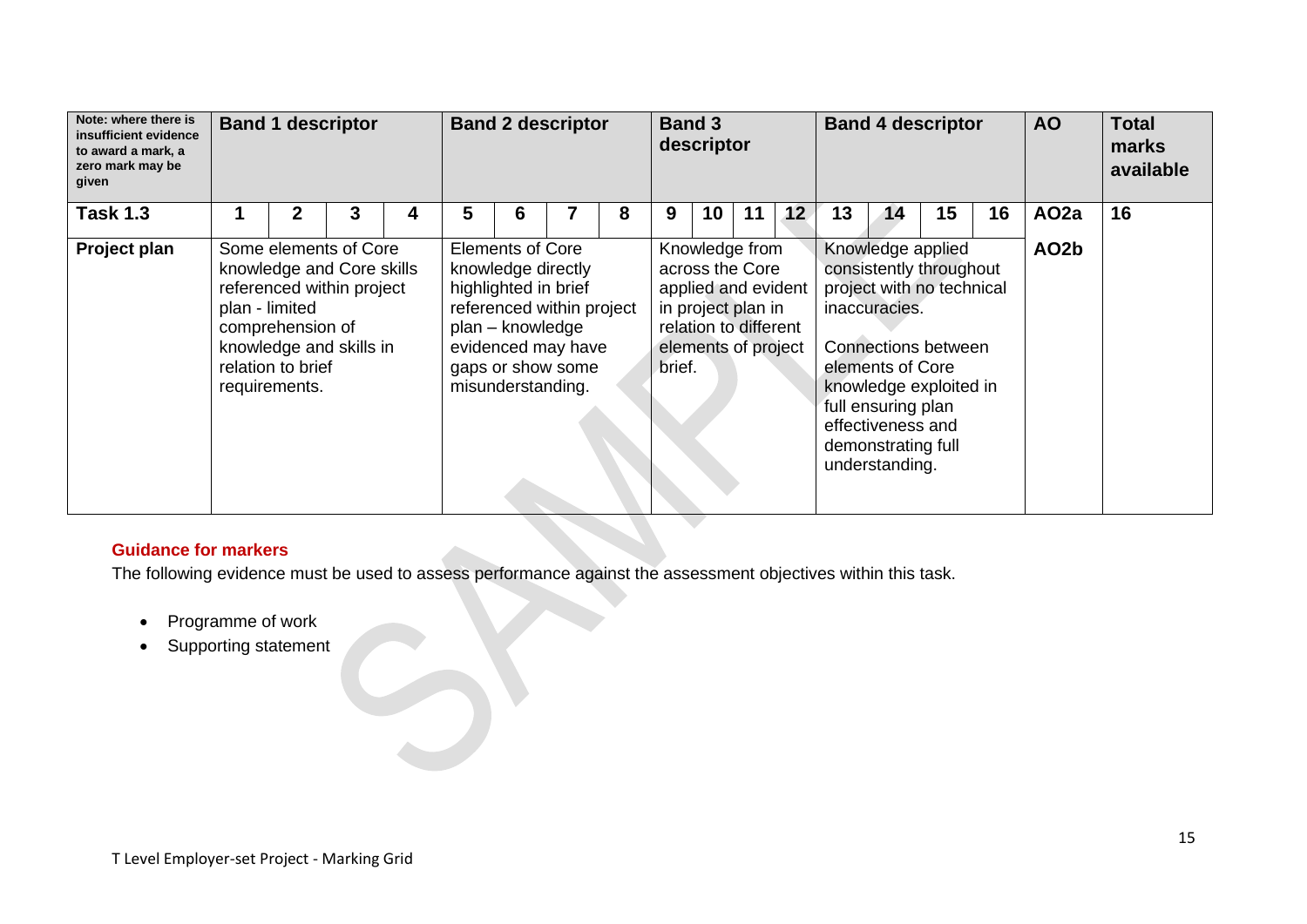# **Task 1.4**

#### **Indicative content**

#### **Typical evidence may include:**

Details of the candidate's chosen environmental technology and how the selection is appropriate for use in the project in relation to building layout and applicable regulations.

<span id="page-15-0"></span>Advantages and disadvantages of chosen technology detailing why it is credible and relevant to this project and the project brief. Details of the candidate's chosen SMART technology and how it is appropriate for use in the project in relation to building layout and applicable regulations to include SMART heating and SMART lighting controls. Reference should also be made to the advantages of using the SMART controls.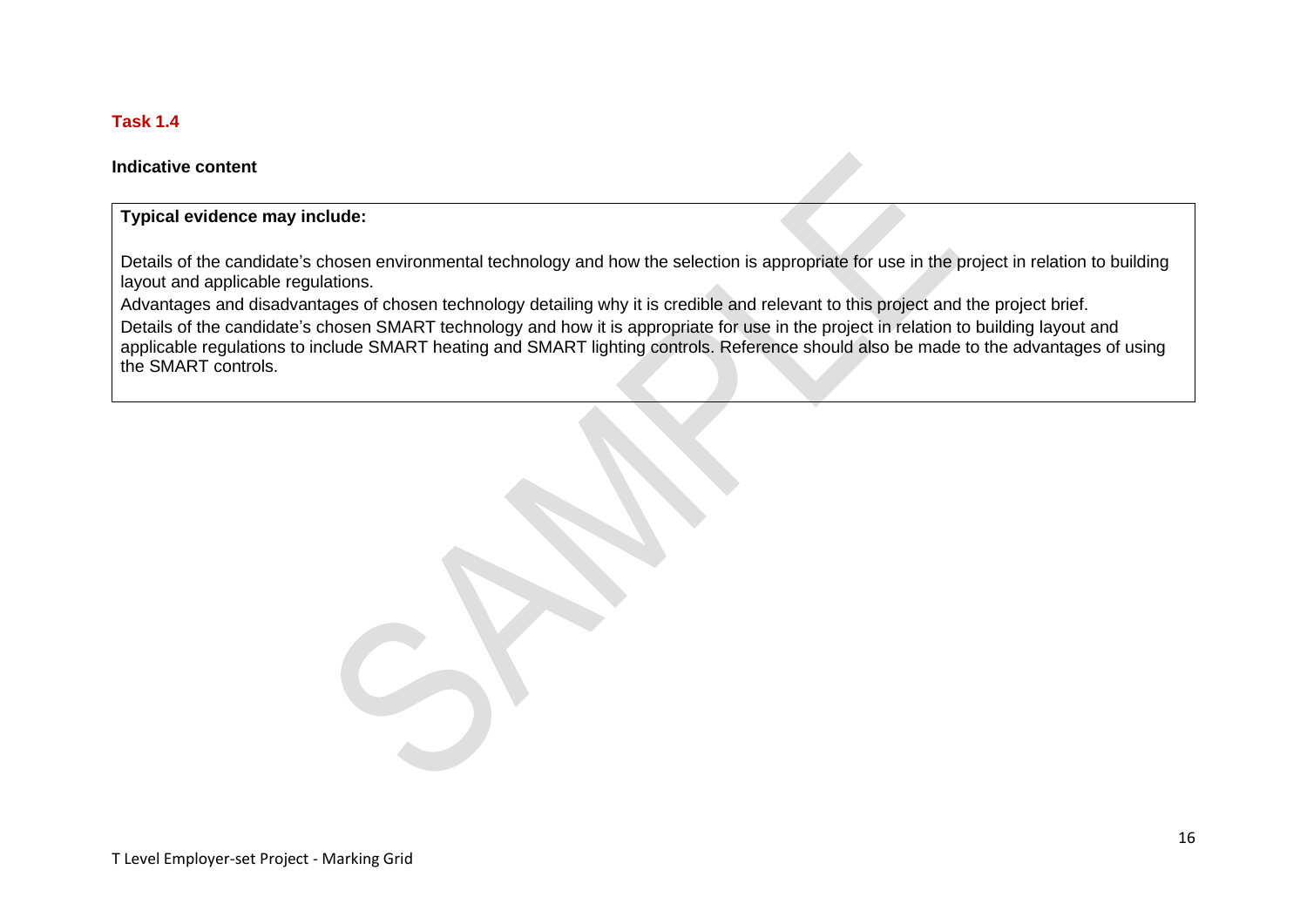| Note: where there is<br>insufficient evidence<br>to award a mark, a<br>zero mark may be<br>given | <b>Band 1 descriptor</b>                                                                                                                                                                                                                                                                                                                                                                                                                          |                | <b>Band 2 descriptor</b>                                                                                                                                                                                                                                                                                                                                                                                                                                                                                     | <b>AO</b> | <b>Total</b><br>marks<br>available                                                                                                                                                                                                                                                                                                                                                                                                                          |                                                                   |                         |   |
|--------------------------------------------------------------------------------------------------|---------------------------------------------------------------------------------------------------------------------------------------------------------------------------------------------------------------------------------------------------------------------------------------------------------------------------------------------------------------------------------------------------------------------------------------------------|----------------|--------------------------------------------------------------------------------------------------------------------------------------------------------------------------------------------------------------------------------------------------------------------------------------------------------------------------------------------------------------------------------------------------------------------------------------------------------------------------------------------------------------|-----------|-------------------------------------------------------------------------------------------------------------------------------------------------------------------------------------------------------------------------------------------------------------------------------------------------------------------------------------------------------------------------------------------------------------------------------------------------------------|-------------------------------------------------------------------|-------------------------|---|
| <b>Task 1.4</b>                                                                                  | 1                                                                                                                                                                                                                                                                                                                                                                                                                                                 | $\overline{2}$ | $\mathbf{3}$                                                                                                                                                                                                                                                                                                                                                                                                                                                                                                 | 4         | 5                                                                                                                                                                                                                                                                                                                                                                                                                                                           | 6                                                                 | <b>AO1</b>              | 6 |
| <b>Presentation</b>                                                                              | The presentation lacks<br>structure and does not always<br>follow a logical approach due<br>to ineffective planning.<br>Technique used to deliver the<br>presentation is sometimes<br>effective. However technical<br>information is not always<br>complete and accurate.<br>Terminology used may have<br>inaccuracies and content<br>provided may include<br>grammatical inconsistencies<br>and therefore not clear to the<br>targeted audience. |                | The presentation is structured<br>and follows a logical approach<br>most of the time in response to<br>the task because of effective<br>planning.<br>Techniques used to deliver the<br>presentation are mostly<br>effective. The technical<br>information provided is<br>accurate most of the time with<br>valid reasoning.<br>Terminology used is mostly<br>accurate with minor errors.<br>The content provided is in the<br>most grammatically correct but<br>does not always consider<br>target audience. |           | The presentation is detailed,<br>structured and logical in its<br>approach. It is clear that the<br>presentation has been<br>considered in terms of its<br>audience as a result of<br>detailed and effective<br>planning.<br>presentation are effective with<br>well justified reasoning behind<br>the information provided.<br>Terminology used is accurate<br>and error free. The content<br>provided is clear,<br>grammatically correct and<br>audience. | Techniques used to deliver the<br>easily understood by the target | AO <sub>3</sub><br>AO4b |   |
|                                                                                                  |                                                                                                                                                                                                                                                                                                                                                                                                                                                   |                |                                                                                                                                                                                                                                                                                                                                                                                                                                                                                                              |           |                                                                                                                                                                                                                                                                                                                                                                                                                                                             |                                                                   |                         |   |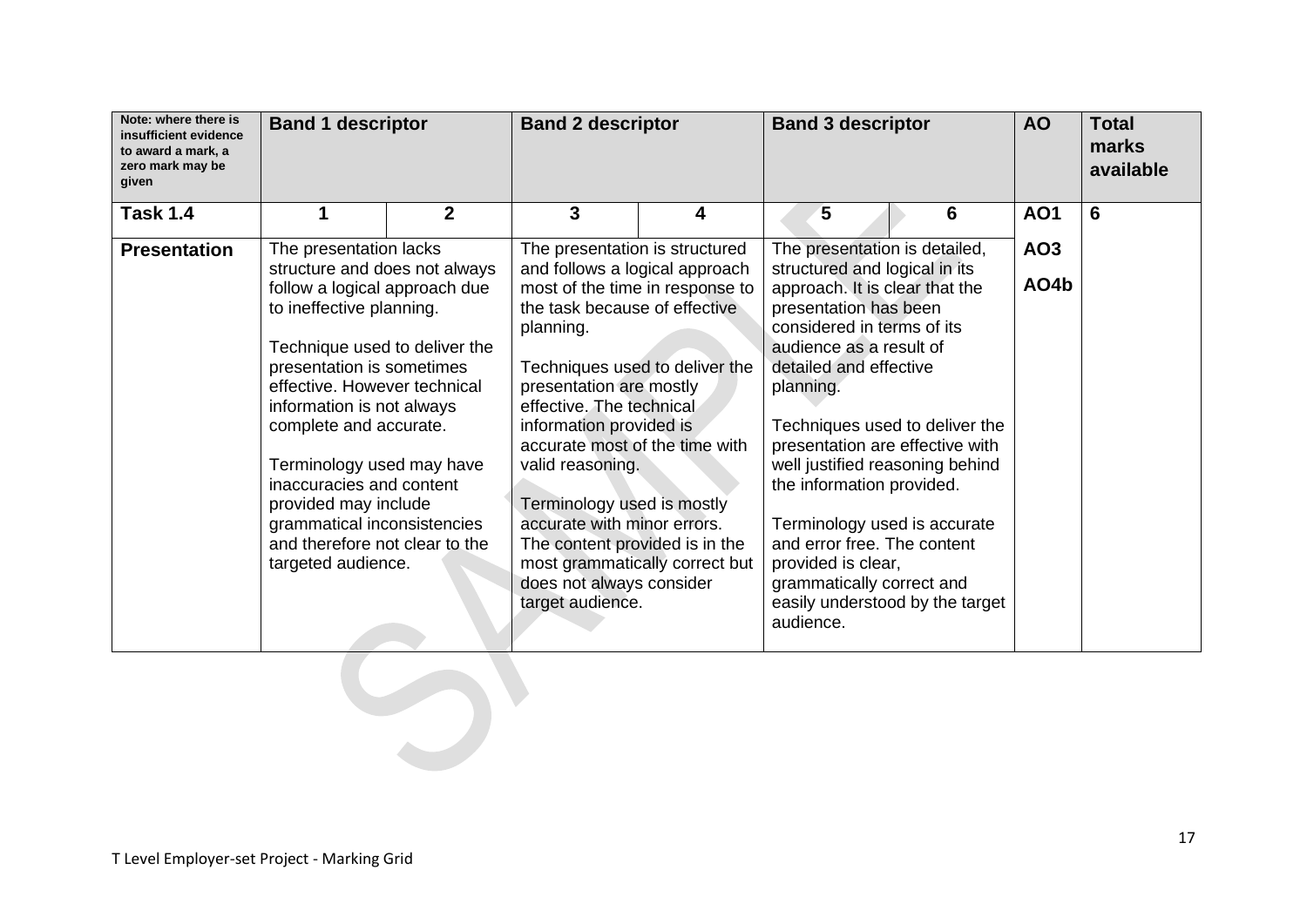| Note: where there is<br>insufficient evidence<br>to award a mark, a<br>zero mark may be<br>given | <b>Band 1 descriptor</b><br>2<br>3<br>1<br>4 |  |                                                                                                                                                                                                                                                                                                                                                       |  | <b>Band 2 descriptor</b><br>7<br>6 |                                                                                                                                                                                                                                                                                                                                                                                                            |  |   |          | <b>Band 3 descriptor</b>                                                                                                                                                                                                                                                                                                                                                     |    | <b>AO</b> | <b>Total</b><br>marks<br>available |    |
|--------------------------------------------------------------------------------------------------|----------------------------------------------|--|-------------------------------------------------------------------------------------------------------------------------------------------------------------------------------------------------------------------------------------------------------------------------------------------------------------------------------------------------------|--|------------------------------------|------------------------------------------------------------------------------------------------------------------------------------------------------------------------------------------------------------------------------------------------------------------------------------------------------------------------------------------------------------------------------------------------------------|--|---|----------|------------------------------------------------------------------------------------------------------------------------------------------------------------------------------------------------------------------------------------------------------------------------------------------------------------------------------------------------------------------------------|----|-----------|------------------------------------|----|
| <b>Task 1.4</b>                                                                                  |                                              |  |                                                                                                                                                                                                                                                                                                                                                       |  | 5                                  |                                                                                                                                                                                                                                                                                                                                                                                                            |  | 8 | 9        | 10                                                                                                                                                                                                                                                                                                                                                                           | 11 | 12        | AO <sub>2a</sub>                   | 12 |
| <b>Presentation</b>                                                                              | requirements.<br>audience.                   |  | Theories and concepts relating<br>to the Core knowledge and<br>Core skills conveyed through<br>the presentation - these may<br>not always be accurate or be<br>directly linked to the brief<br>Communication of concepts<br>and theories is sometimes<br>effective. The delivery of<br>technical information may lack<br>accuracy and clarity for the |  | brief set.<br>instances.           | Theories and concepts relating<br>to the Core knowledge and<br>Core skills are coherent<br>throughout the presentation to<br>meet the requirements of the<br>Concepts and theories are<br>communicated effectively most<br>of the time in an appropriate<br>manner for the target<br>audience. There are minor<br>inaccuracies in the delivery of<br>information which causes a<br>lack of clarity in some |  |   | clarity. | Theories and concepts relating<br>to the Core knowledge and<br>Core skills are coherent with<br>clear justifications on how<br>these are applied in response<br>to the brief requirement.<br>Highly effective<br>communication of concepts<br>and theories is appropriate for<br>the target audience. Technical<br>information is presented<br>accurately and delivered with |    |           | AO <sub>2</sub> b                  |    |

The following evidence must be used to assess performance against the assessment objectives within this task.

- Presentation materials e.g. slides, handouts
- Research notes
- Report including sources/references
- Video recording or presentation
- Assessor observation record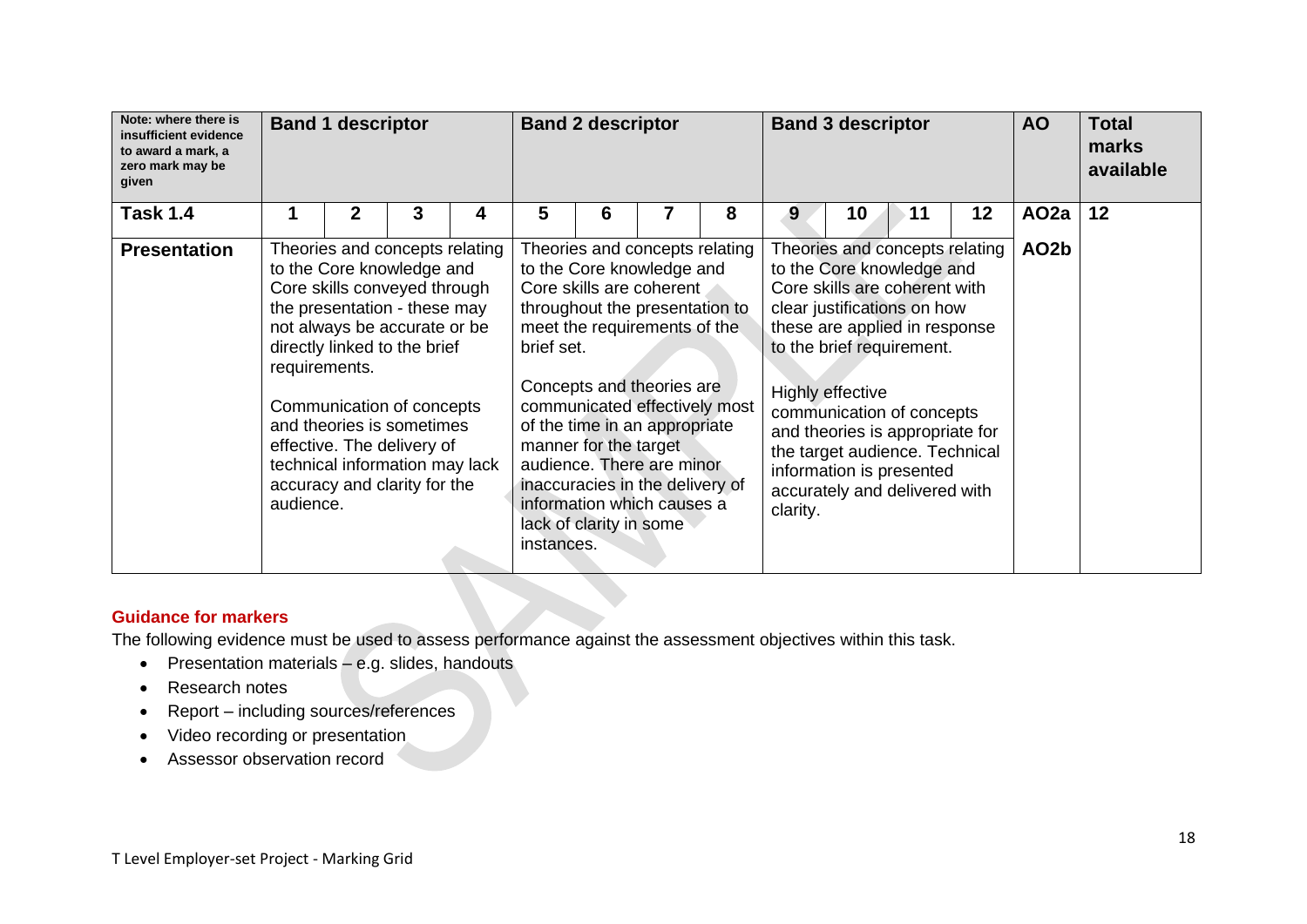# **Task 2.1**

#### **Indicative content**

# **Typical evidence may include:**

A comparison of advantages and disadvantages of both contractors.

Risks to the project.

Recommended a contractor of choice with justifications and factors considered including timing, cost and staff capacity.

How students collaborate to solve the issue.

Structure, layout and flow of email draft (evidence content).

Style of communication both written (draft email) and verbal (discussions).

<span id="page-18-0"></span>Each candidate will be awarded marks in terms of both their contribution to the discussion and email draft. As part of this, in awarding marks a judgement will be made on how the candidate has collaborated with other group members in discussions.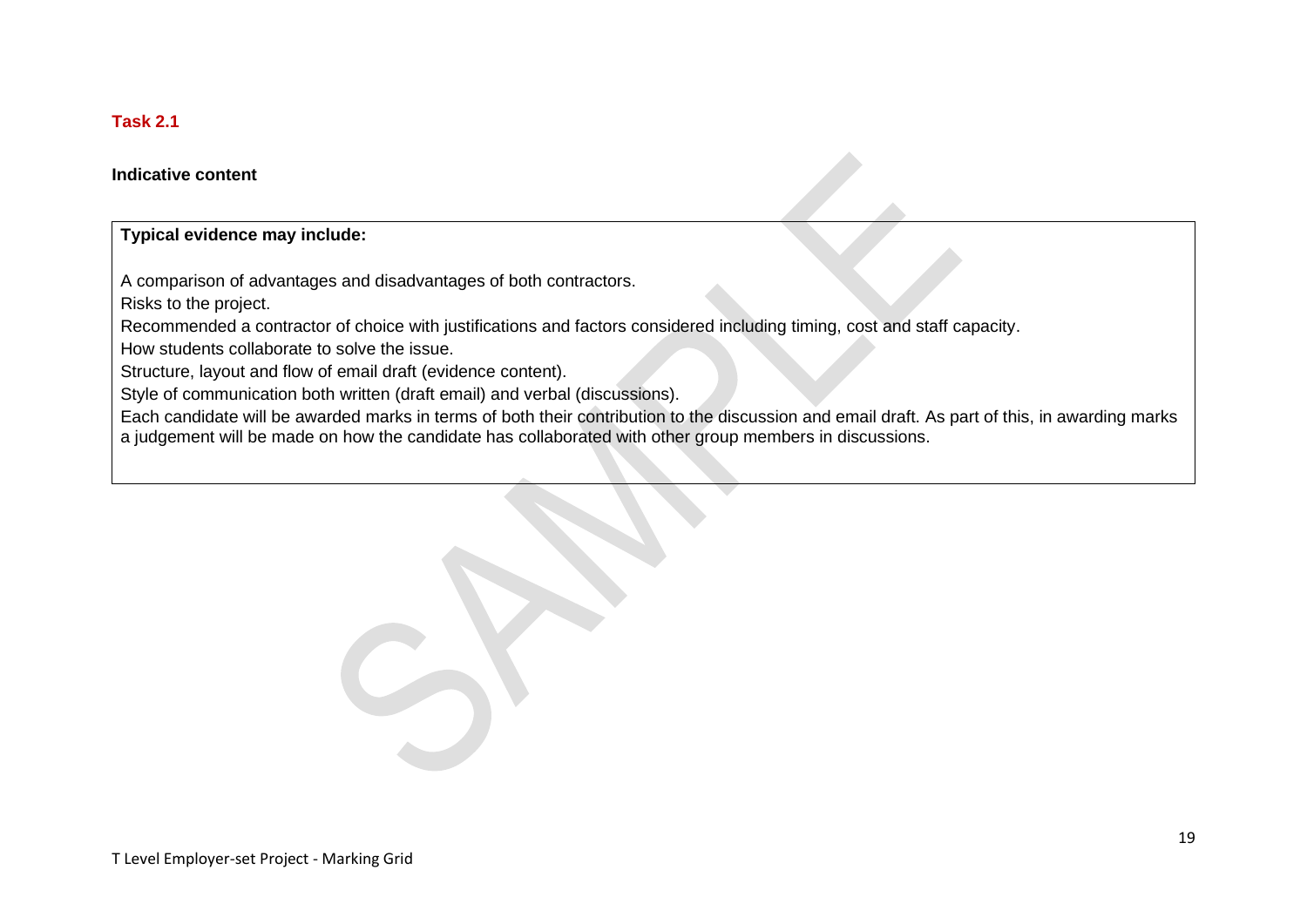| Note: where there is<br>insufficient evidence<br>to award a mark, a<br>zero mark may be<br>given | <b>Band 1 descriptor</b>                                     |                                 |   |   |                                                               | <b>Band 2 descriptor</b>                                           |   |   |                                                                       | <b>Band 4 descriptor</b>                                          |                                    |      |                                 | <b>AO</b>         | <b>Total</b><br>marks<br>available |                  |    |
|--------------------------------------------------------------------------------------------------|--------------------------------------------------------------|---------------------------------|---|---|---------------------------------------------------------------|--------------------------------------------------------------------|---|---|-----------------------------------------------------------------------|-------------------------------------------------------------------|------------------------------------|------|---------------------------------|-------------------|------------------------------------|------------------|----|
| <b>Task 2.1</b>                                                                                  | 1                                                            | $\mathbf 2$                     | 3 | 4 | 5                                                             | 6                                                                  | 7 | 8 | 9                                                                     | 10                                                                | 11                                 | $12$ | 13                              | 14                | 15                                 | AO <sub>2a</sub> | 15 |
| <b>Collaborative</b>                                                                             | Some active contributions made                               |                                 |   |   |                                                               | Actively contributed throughout                                    |   |   |                                                                       | Levels of contributions to                                        |                                    |      |                                 | AO <sub>2</sub> b |                                    |                  |    |
| problem-                                                                                         |                                                              | to discussion although may lack |   |   | the task to discussions. Methods                              |                                                                    |   |   | discussions were high                                                 |                                                                   |                                    |      |                                 |                   |                                    |                  |    |
| solving                                                                                          | logical structure of argument.                               |                                 |   |   |                                                               | proposed in solving the issue                                      |   |   |                                                                       | throughout all points of the task.                                |                                    |      |                                 | AO <sub>3</sub>   |                                    |                  |    |
|                                                                                                  | Ideas put forward may lack some                              |                                 |   |   |                                                               | were relevant, logical, technically                                |   |   |                                                                       | Contributions and responses to                                    |                                    |      |                                 | AO <sub>5a</sub>  |                                    |                  |    |
|                                                                                                  | technical accuracy and on<br>occasions limit progress of the |                                 |   |   |                                                               | correct and thought through most<br>of the time so progress in the |   |   |                                                                       | solving the problem were logical,<br>methodical, and well thought |                                    |      |                                 |                   |                                    |                  |    |
|                                                                                                  | task.                                                        |                                 |   |   |                                                               | task was made but not always                                       |   |   |                                                                       |                                                                   | through. All technical information |      |                                 |                   |                                    |                  |    |
|                                                                                                  |                                                              |                                 |   |   |                                                               | timely.                                                            |   |   |                                                                       |                                                                   | was accurate, resulting in         |      |                                 |                   |                                    |                  |    |
|                                                                                                  | Communication skills were not                                |                                 |   |   |                                                               |                                                                    |   |   |                                                                       | effective and timely progress                                     |                                    |      |                                 |                   |                                    |                  |    |
|                                                                                                  | always appropriate and would                                 |                                 |   |   |                                                               | <b>Communication skills are</b>                                    |   |   |                                                                       |                                                                   | being made.                        |      |                                 |                   |                                    |                  |    |
|                                                                                                  | speak over others or levels of                               |                                 |   |   |                                                               | appropriate and are clear most of                                  |   |   |                                                                       |                                                                   |                                    |      |                                 |                   |                                    |                  |    |
|                                                                                                  | engagement with others was low                               |                                 |   |   |                                                               | the time with a willingness to                                     |   |   |                                                                       | Communication skills are well                                     |                                    |      |                                 |                   |                                    |                  |    |
|                                                                                                  | again impacting on progress of                               |                                 |   |   | discuss some details in other's                               |                                                                    |   |   | developed and clear. Asks                                             |                                                                   |                                    |      |                                 |                   |                                    |                  |    |
|                                                                                                  | the task.                                                    |                                 |   |   | contributions that supports                                   |                                                                    |   |   | probing questions of others in the<br>group that brings about details |                                                                   |                                    |      |                                 |                   |                                    |                  |    |
|                                                                                                  | Evidence content lacks structure,                            |                                 |   |   | progress in the task. Levels of<br>engagement with others was |                                                                    |   |   | that supports effective progress                                      |                                                                   |                                    |      |                                 |                   |                                    |                  |    |
|                                                                                                  | flow and is limited in how it                                |                                 |   |   | generally consistent thoughout.                               |                                                                    |   |   | in the task. Levels of                                                |                                                                   |                                    |      |                                 |                   |                                    |                  |    |
|                                                                                                  | meets the issues raised in the                               |                                 |   |   |                                                               |                                                                    |   |   | engagement are high with an                                           |                                                                   |                                    |      |                                 |                   |                                    |                  |    |
|                                                                                                  | task. It is not clear that the                               |                                 |   |   | Evidence content is structured,                               |                                                                    |   |   | indication of wanting to take the                                     |                                                                   |                                    |      |                                 |                   |                                    |                  |    |
|                                                                                                  | proposed methods will address                                |                                 |   |   | flows and mostly addresses the                                |                                                                    |   |   | lead throughout but in a                                              |                                                                   |                                    |      |                                 |                   |                                    |                  |    |
|                                                                                                  | the issue.                                                   |                                 |   |   | issues raised in the task.                                    |                                                                    |   |   | measured way.                                                         |                                                                   |                                    |      |                                 |                   |                                    |                  |    |
|                                                                                                  |                                                              |                                 |   |   | Proposed methods will go some                                 |                                                                    |   |   |                                                                       |                                                                   |                                    |      |                                 |                   |                                    |                  |    |
|                                                                                                  |                                                              |                                 |   |   |                                                               |                                                                    |   |   | way to addressing these issues                                        |                                                                   |                                    |      | Evidence content is structured, |                   |                                    |                  |    |
|                                                                                                  |                                                              |                                 |   |   | in the task and have some form                                |                                                                    |   |   | flows and clearly addresses all                                       |                                                                   |                                    |      |                                 |                   |                                    |                  |    |
|                                                                                                  |                                                              |                                 |   |   | of reasoning to them.                                         |                                                                    |   |   | issues raised in the task.                                            |                                                                   |                                    |      |                                 |                   |                                    |                  |    |
|                                                                                                  |                                                              |                                 |   |   |                                                               |                                                                    |   |   | Proposed methods for<br>addressing the issues are                     |                                                                   |                                    |      |                                 |                   |                                    |                  |    |
|                                                                                                  |                                                              |                                 |   |   |                                                               |                                                                    |   |   |                                                                       | effective and well justified.                                     |                                    |      |                                 |                   |                                    |                  |    |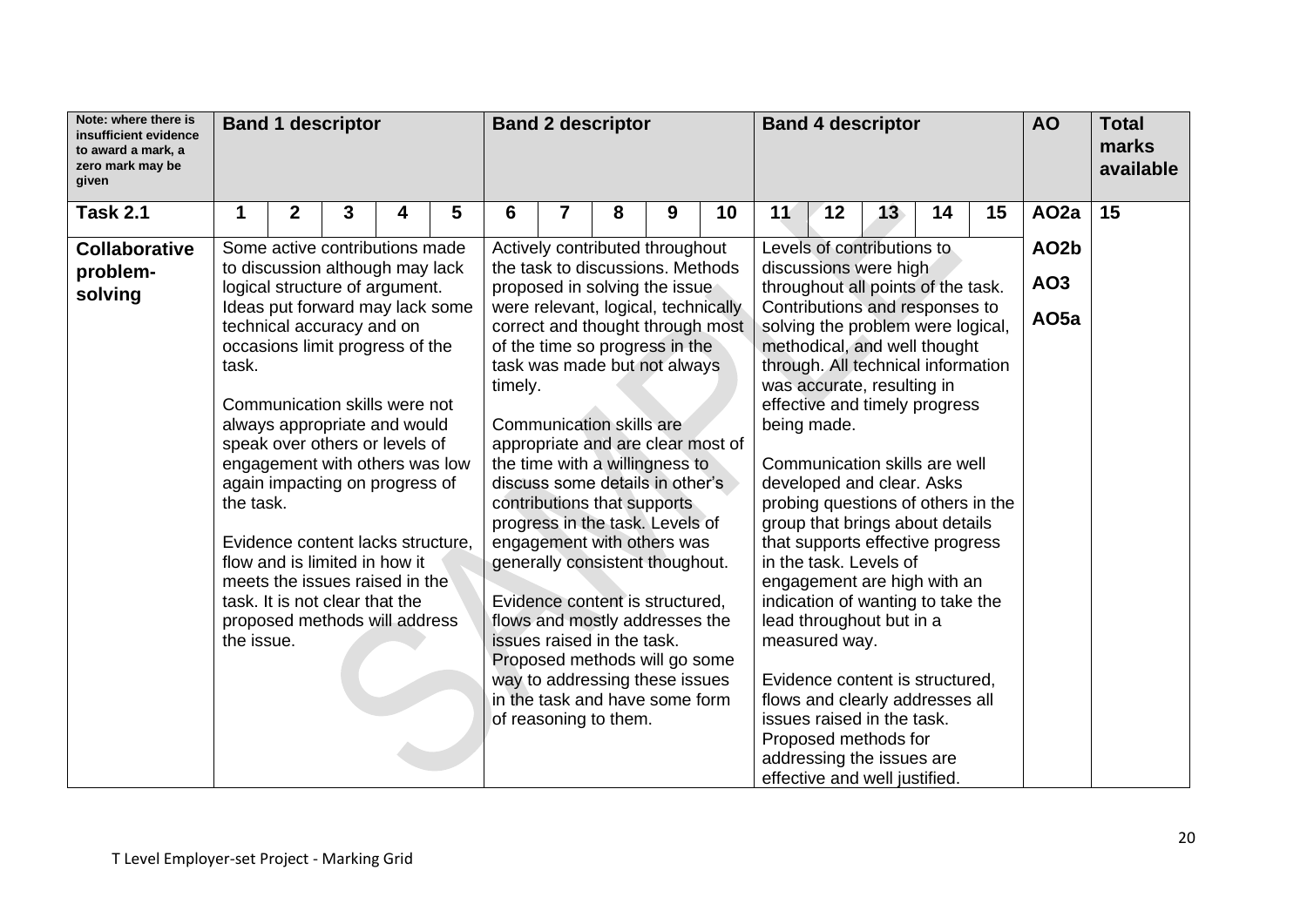The following evidence must be used to assess performance against the assessment objectives within this task.

- Written discussion notes
- Drafted email
- Video recording of discussions
- <span id="page-20-0"></span>• Assessor observation notes on contributions to discussions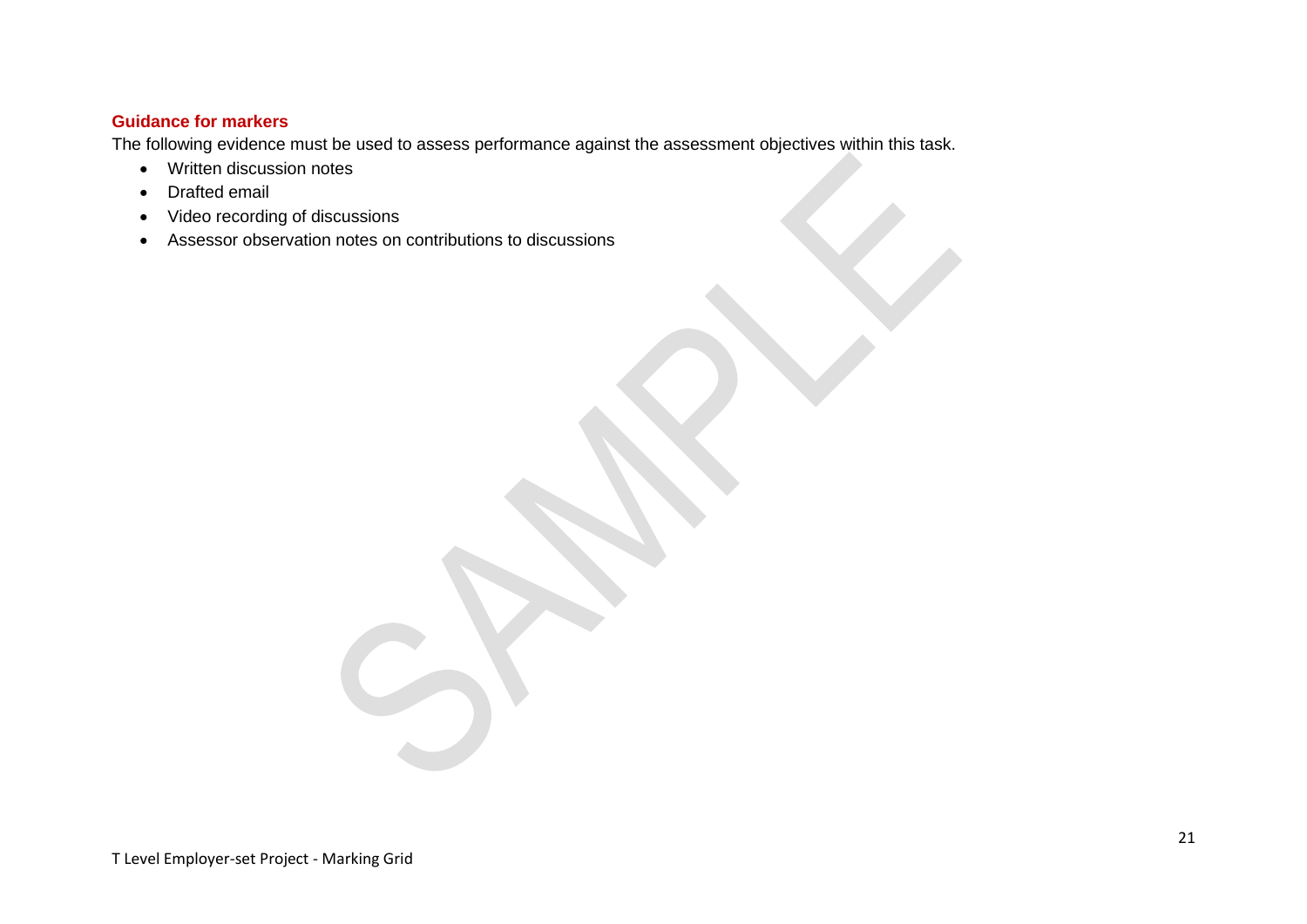# **Task 2.2**

# **Indicative content**

# **Typical evidence may include:**

Reflection on effectiveness and success of responses across project tasks. Considered analysis and evaluation of project outcome.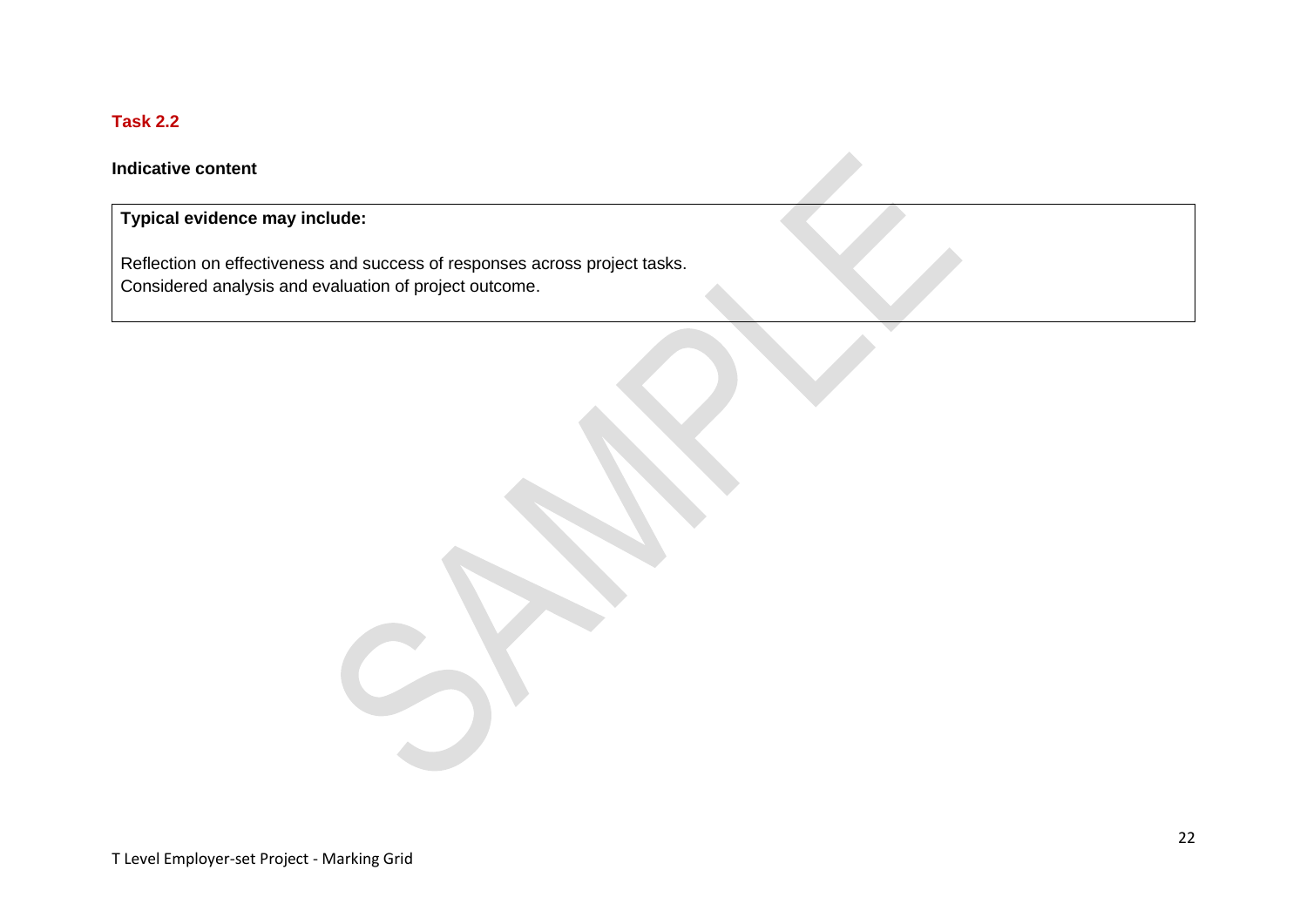| Note: where<br>there is<br>insufficient<br>evidence to<br>award a mark,<br>a zero mark<br>may be given | <b>Band 1 descriptor</b>                                                                                                                                                                                                                                                       |              | <b>Band 2 descriptor</b>                                                                                                                                                                                                                                                                                         |   | <b>Band 3 descriptor</b>                                                                                                                                                                                                                                                                             |                                                          | <b>Band 4 descriptor</b>                                                                                                                                                                                                                                          |                                                                                                                       | <b>AO</b>         | <b>Total</b><br>marks<br>available |
|--------------------------------------------------------------------------------------------------------|--------------------------------------------------------------------------------------------------------------------------------------------------------------------------------------------------------------------------------------------------------------------------------|--------------|------------------------------------------------------------------------------------------------------------------------------------------------------------------------------------------------------------------------------------------------------------------------------------------------------------------|---|------------------------------------------------------------------------------------------------------------------------------------------------------------------------------------------------------------------------------------------------------------------------------------------------------|----------------------------------------------------------|-------------------------------------------------------------------------------------------------------------------------------------------------------------------------------------------------------------------------------------------------------------------|-----------------------------------------------------------------------------------------------------------------------|-------------------|------------------------------------|
| <b>Task 2.2</b>                                                                                        | 1                                                                                                                                                                                                                                                                              | $\mathbf{2}$ | 3                                                                                                                                                                                                                                                                                                                | 4 | 5                                                                                                                                                                                                                                                                                                    | 6                                                        | 7                                                                                                                                                                                                                                                                 | 8                                                                                                                     | AO4b              | 8                                  |
| <b>Evaluation</b>                                                                                      | The evaluation does<br>not clearly address<br>how well the project<br>outcome met the brief<br>and lacks clarity and<br>reasoning in places.<br>There is lack of detail<br>on how the project<br>outcome linked to the<br>requirements of the<br>brief successfully or<br>not. |              | The evaluation<br>addresses how well<br>the project outcome<br>was achieved. There is<br>some reason and<br>justification in how<br>effectively the brief<br>was met.<br>Detail provided on how<br>the project outcome<br>linked to the<br>requirements of the<br>brief with some<br>explanation and<br>reasons. |   | The evaluation is<br>comprehensive and<br>well the project outcome<br>was achieved. There is<br>detailed reasoning behind<br>how successfully the<br>project brief was met.<br>project outcome linked to<br>the requirements of the<br>brief with detailed<br>explanations and<br>explained reasons. | specifically addresses how<br>Detail provided on how the | comprehensive and<br>well the project outcome<br>met the requirements of<br>reasoning behind how<br>successfully the project<br>brief was met, what was<br>successful and why.<br>Evaluations made are<br>the quality and<br>effectiveness of project<br>outcome. | The evaluation account is<br>specifically addresses how<br>the brief. There is detailed<br>accurate and reflective of | AO <sub>5</sub> b |                                    |

The following evidence must be used to assess performance against the assessment objectives within this task.

• Evaluation account